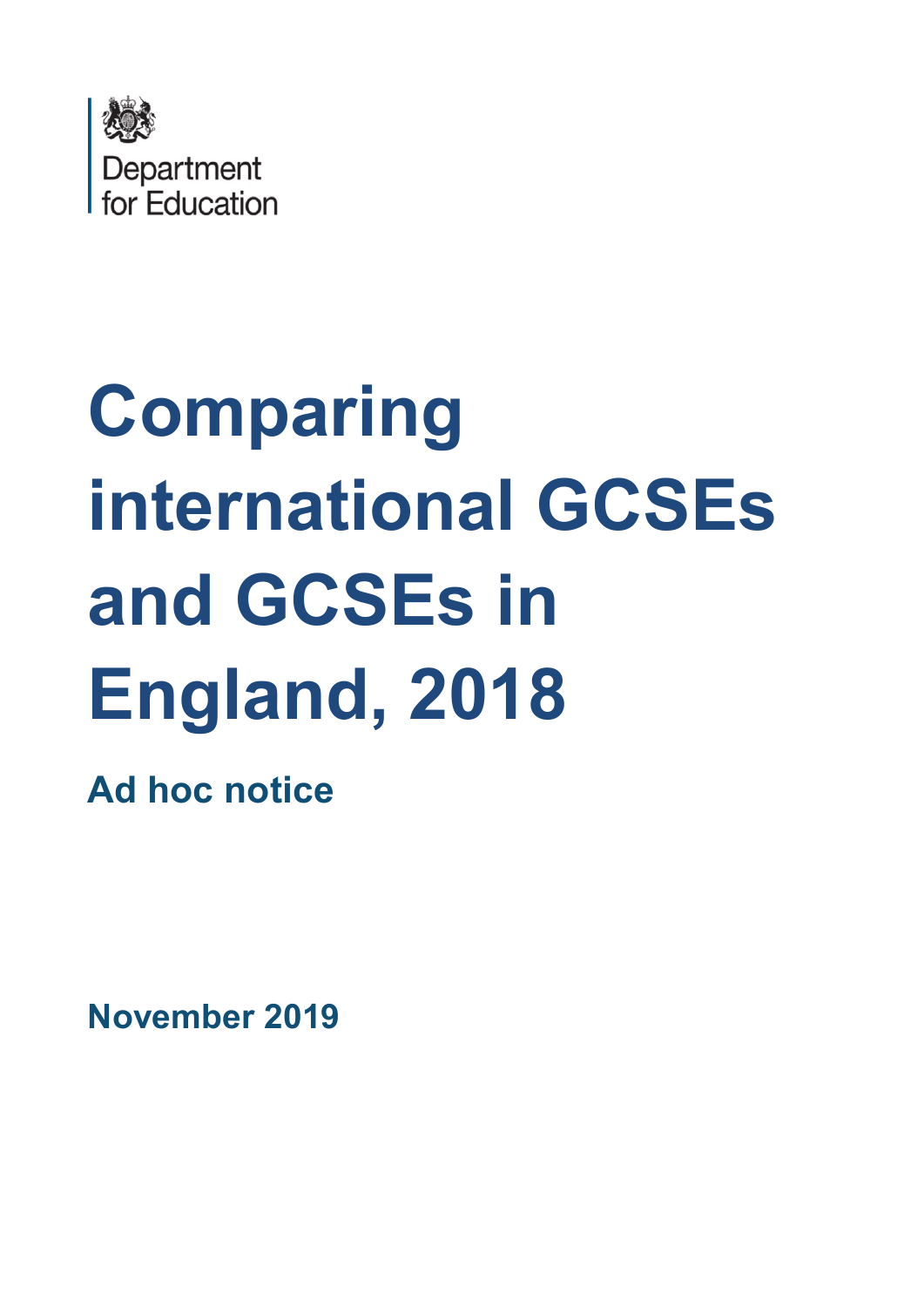# **Contents**

| Introduction                                            | 3              |
|---------------------------------------------------------|----------------|
| Main findings                                           | 5              |
| Definitions used in this report                         | $\overline{7}$ |
| Pupil level analysis                                    | 9              |
| Within-pupil variation analysis                         | 9              |
| Average point score by prior attainment analysis        | 11             |
| Subject level analysis                                  | 15             |
| Subject average point score comparison analysis         | 15             |
| Subject regression analysis                             | 16             |
| Chained equating analysis                               | 18             |
| Progression to key stage 5                              | 22             |
| Progression to key stage 5 average point score analysis | 22             |
| Progression to key stage 5 regression analysis          | 24             |
| <b>Additional Tables</b>                                | 27             |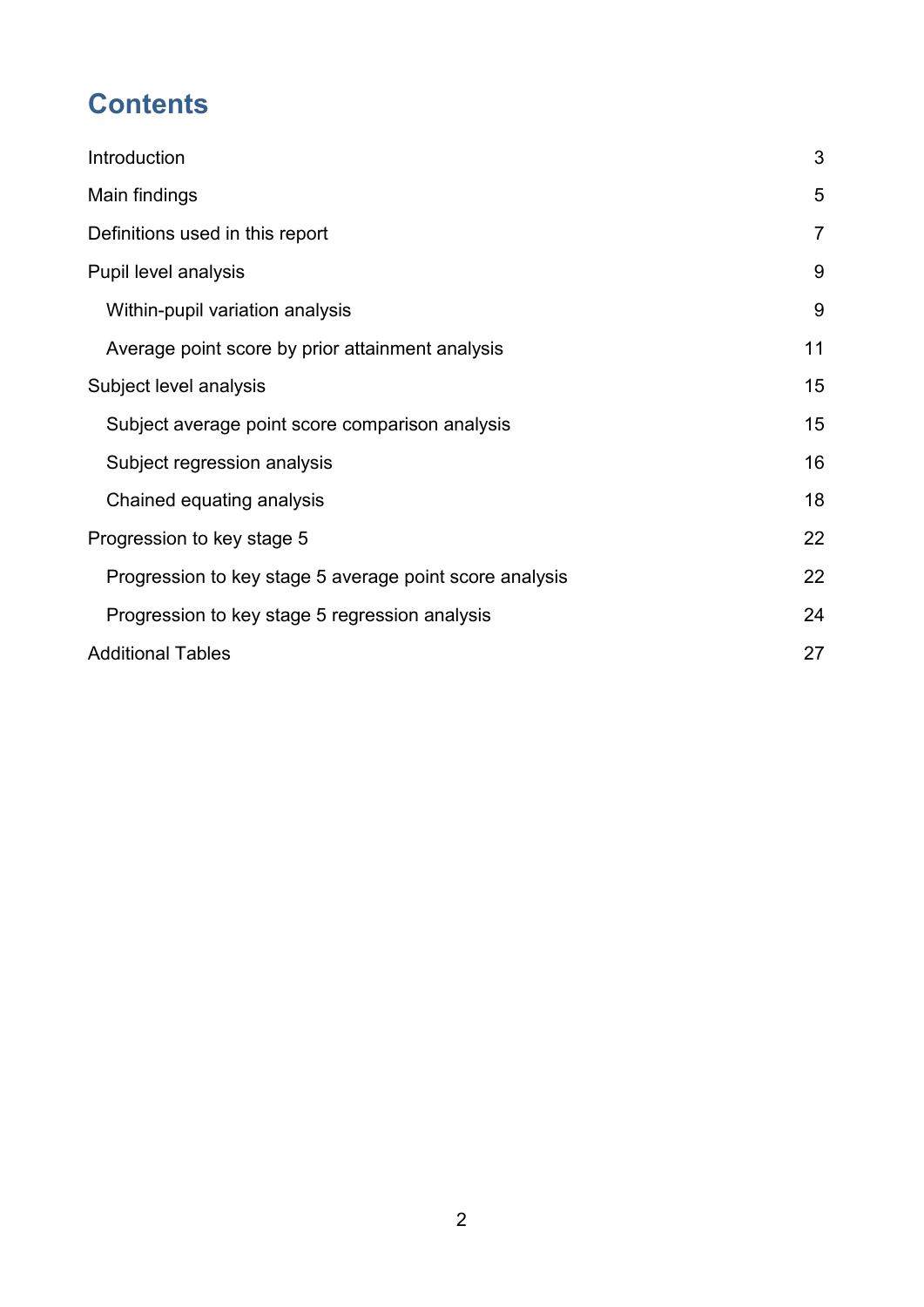# <span id="page-2-0"></span>**Introduction**

In England pupils at key stage 4 (age 14-16) can take a range of types of qualifications, including GCSEs and international GCSEs.

International GCSEs are offered overseas by several different awarding organisations. Two awarding organisations [\(Cambridge Assessment International Education](https://www.cambridgeinternational.org/)<sup>[1](#page-2-1)</sup> and [Pearson\)](https://qualifications.pearson.com/en/home.html) provide international GCSE qualifications<sup>2</sup> which are also used in England and it is these that are covered in this analysis. GCSEs are offered by four awarding organisations in England and this analysis includes data from all four of these awarding organisations.

International GCSEs have not counted in [school performance tables](https://www.gov.uk/school-performance-tables) since the corresponding reformed GCSEs became available, from 2017 onwards, depending on the subject. $3$  For this reason, in 2018, the majority of entries into international GCSEs in England were from pupils in independent schools: 94% (163,971) under the definitions used in this analysis). Total entries into GCSEs and international GCSEs in England by pupils from independent schools at the end of key stage 4 in 2018 included in this analysis were 361,581,<sup>[4](#page-2-4)</sup> meaning international GCSE entries represent 45% of entries.

[Ofqual,](https://www.gov.uk/government/organisations/ofqual/about) the independent qualifications regulator in England, regulate all GCSE qualifications offered in England. All these qualifications must meet their expectations which are in place both for the qualification overall and for each subject offered: see [GCSEs \(9 to 1\): requirements and guidance.](https://www.gov.uk/government/collections/gcses-9-to-1-requirements-and-guidance) Their work ensures that all GCSEs meet common subject content and assessment requirements, and that grade standards between GCSEs offered by different exam boards are aligned and that standards in them are maintained over time.

In 2018, some of the international GCSEs from Cambridge covered in this analysis were regulated by Ofqual. Regulated international GCSEs are required to meet Ofqual's general rules for regulated qualifications, though not the additional rules about content and assessment that apply to GCSEs. As GCSEs and international GCSEs are not the same qualifications, Ofqual has said that the grading standards of the two suites of qualifications might not necessarily align.<sup>[5](#page-2-5)</sup> Almost all of the international GCSEs from Pearson covered in this analysis were not regulated by Ofqual.

<span id="page-2-1"></span><sup>&</sup>lt;sup>1</sup> Referred to in the remainder of this document as 'Cambridge'

<span id="page-2-2"></span><sup>2</sup> Excluding level 1/level 2 certificates. There were under 200 entries into these qualifications by independent school pupils in England at the end of key stage 4 in 2018, and as such we have not included these in our analysis.

<span id="page-2-3"></span><sup>&</sup>lt;sup>3</sup> For a full timeline, see: **Get the facts: GCSE reform** 

<span id="page-2-4"></span><sup>4</sup> This may differ from other published figures due to differences in definitions and methodology e.g. here we have excluded short course and double award qualifications

<span id="page-2-5"></span><sup>5</sup> Please see the Ofqual blog: [Some facts about International GCSEs](https://ofqual.blog.gov.uk/2019/04/04/some-facts-about-international-gcses/)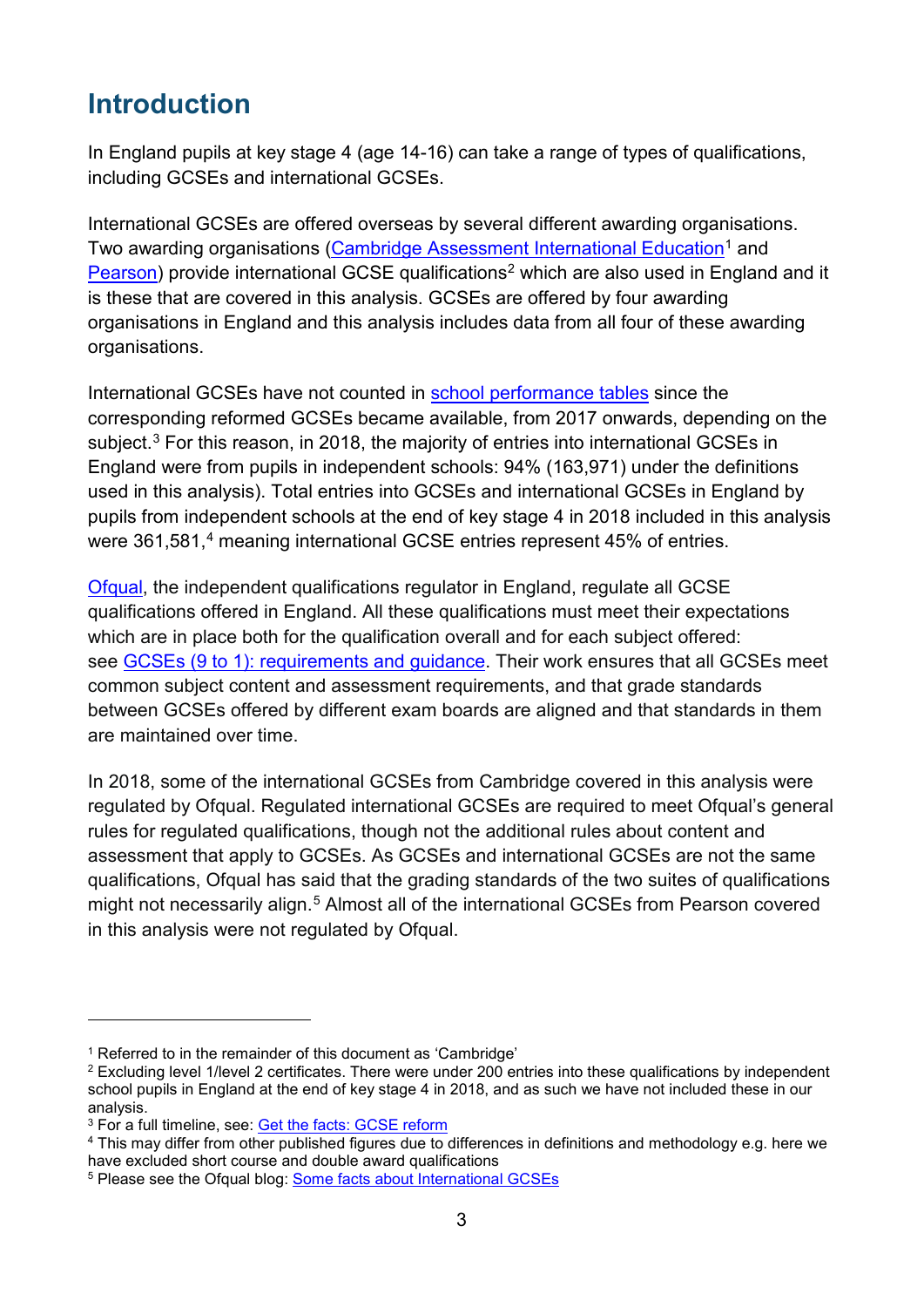This publication looks at attainment in GCSEs and international GCSEs and progress to key stage 5 by pupils sitting these qualifications, for independent school pupils in England. It covers three separate strands of analysis from the Department for Education (DfE):

- 1. [Pupil level analysis](#page-7-0)  looking at differences in grades for pupils who take both GCSEs and international GCSEs, and looking at average grades by key stage 2 prior attainment group;
- 2. [Subject level analysis](#page-14-0)  looking at differences in the average grade achieved in GCSEs and international GCSEs by subject, for the main EBacc subjects; [6](#page-3-0)
- 3. [Progression to key stage 5](#page-21-2)  looking at differences in the average A level grade achieved in a subject, between pupils who previously entered GCSE and those who previously entered international GCSE qualifications at key stage 4, for the main EBacc subjects. This analysis necessarily considers key stage 4 performance in years prior to 2018 and predominantly in 2016

It is important to note that GCSEs and international GCSEs differ in a number of ways, including their content and their assessment arrangements. The awarding organisations that offer international GCSEs each decide the content for those qualifications and how that content is assessed, which may legitimately be different from GCSEs. These differences make it difficult to make precise judgements about how standards of GCSEs and international GCSEs compare.

However, by considering a range of analytical methodologies, we can provide a comparative assessment of how grades achieved vary across the different qualification types. We have also considered how pupils who took each qualification type went on to perform at A level.

<u>.</u>

<span id="page-3-0"></span><sup>&</sup>lt;sup>6</sup> See Table 2 for a list of subjects included is this definition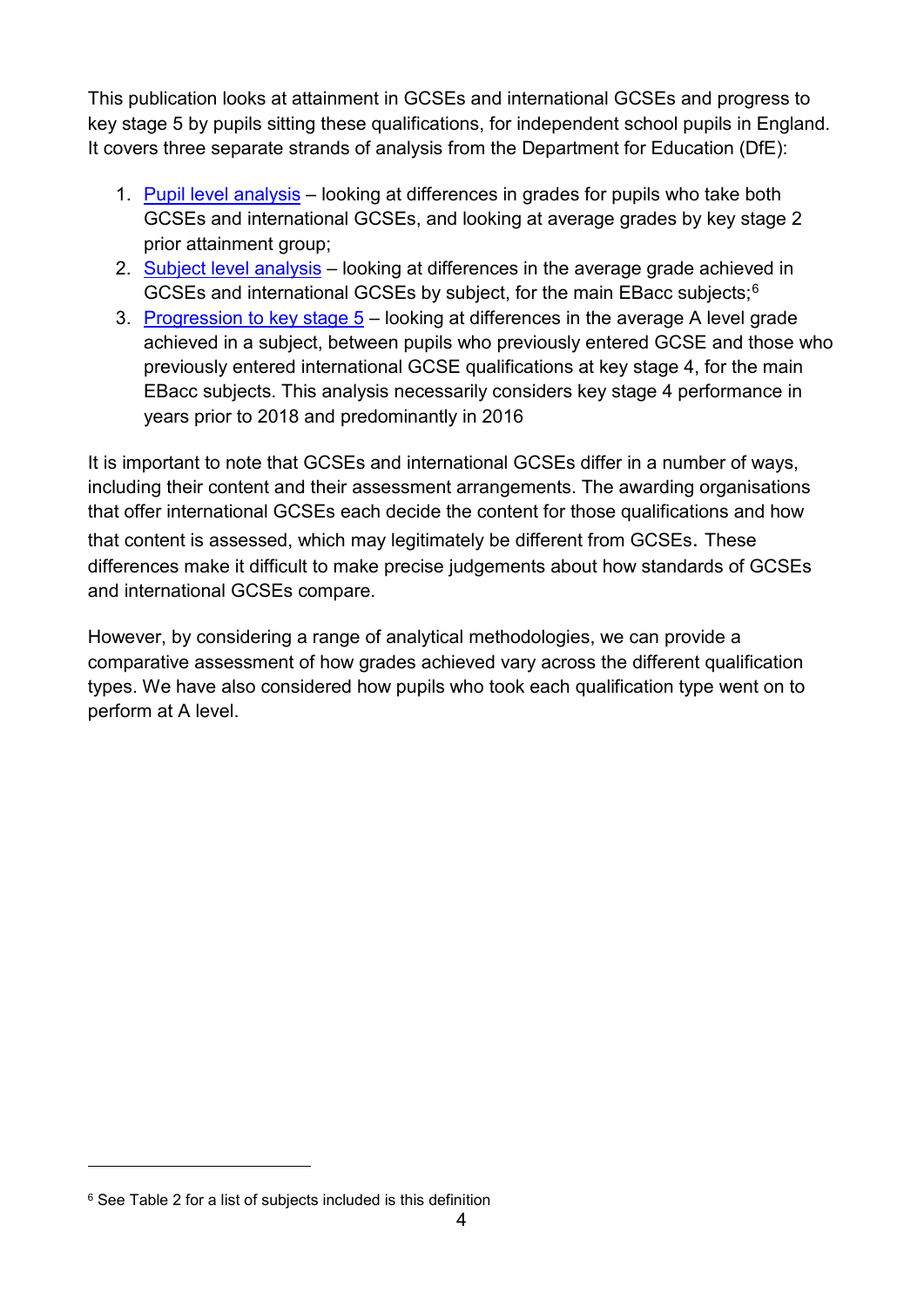# <span id="page-4-0"></span>**Main findings**

## **IGCSEs (Cambridge)[7](#page-4-1)**

- On average, independent school pupils at the end of key stage 4 in 2018 achieved similar grades in their IGCSEs (Cambridge) and their GCSEs, with an average difference of less than a tenth of a grade (higher in GCSEs)<sup>8</sup>
- Although grades did not appear to be systematically higher or lower for IGCSEs (Cambridge), some variations in results were seen at a subject level:
	- o Pupils achieved higher grades than expected in IGCSEs (Cambridge) relative to GCSEs in English language and English literature, which represent around half of entries in IGCSEs (Cambridge) by independent school pupils in the main EBacc subjects<sup>[9](#page-4-3)</sup>
	- o Pupils achieved lower grades than expected in IGCSEs (Cambridge) relative to GCSEs in the sciences, where there are relatively fewer entries, and also in French and geography
	- o There were no clear differences between IGCSEs (Cambridge) and GCSEs in mathematics, German, Spanish and history
- Looking at progression to individual A level subjects in the main EBacc subjects for a previous cohort of independent school pupils who were mostly at the end of key stage 4 in 2016, pupils who entered IGCSEs (Cambridge) in a subject achieved, on average, around a sixth of a grade lower than expected at A level than pupils who entered a GCSE in that subject<sup>[10](#page-4-4)</sup>

## **International GCSEs (Pearson)**

- Independent school pupils at the end of key stage 4 in 2018, on average, achieved higher grades in their International GCSEs (Pearson) than their GCSEs, by around a quarter of a grade<sup>[11](#page-4-5)</sup>
- For International GCSEs (Pearson) there is variation by subject:
	- o Pupils achieved higher grades than expected in International GCSEs (Pearson) relative to GCSEs in English language, English literature, mathematics, German and Spanish
	- o For some subjects the evidence is mixed: using some analytical methodologies we find pupils achieved slightly lower grades in biology, physics and geography than expected in International GCSEs (Pearson) relative to GCSEs, and, using others, we find pupils achieved slightly higher grades than expected

<span id="page-4-2"></span><span id="page-4-1"></span><sup>7</sup> IGCSE is the trademarked name of Cambridge Assessment International Education's international GCSEs <sup>8</sup> We look at all pupils who took both types of qualification, calculate the difference between their average point score (adjusting for subject variation) in the two qualification types, and then take the average of these differences across pupils who took both types of qualification

<span id="page-4-3"></span><sup>&</sup>lt;sup>9</sup> See Table 2 for a list of subjects included in this definition

<span id="page-4-4"></span><sup>&</sup>lt;sup>10</sup> This is based on a weighted average across EBacc subjects, with insignificant results treated as representing no difference

<span id="page-4-5"></span><sup>&</sup>lt;sup>11</sup> See footnote 8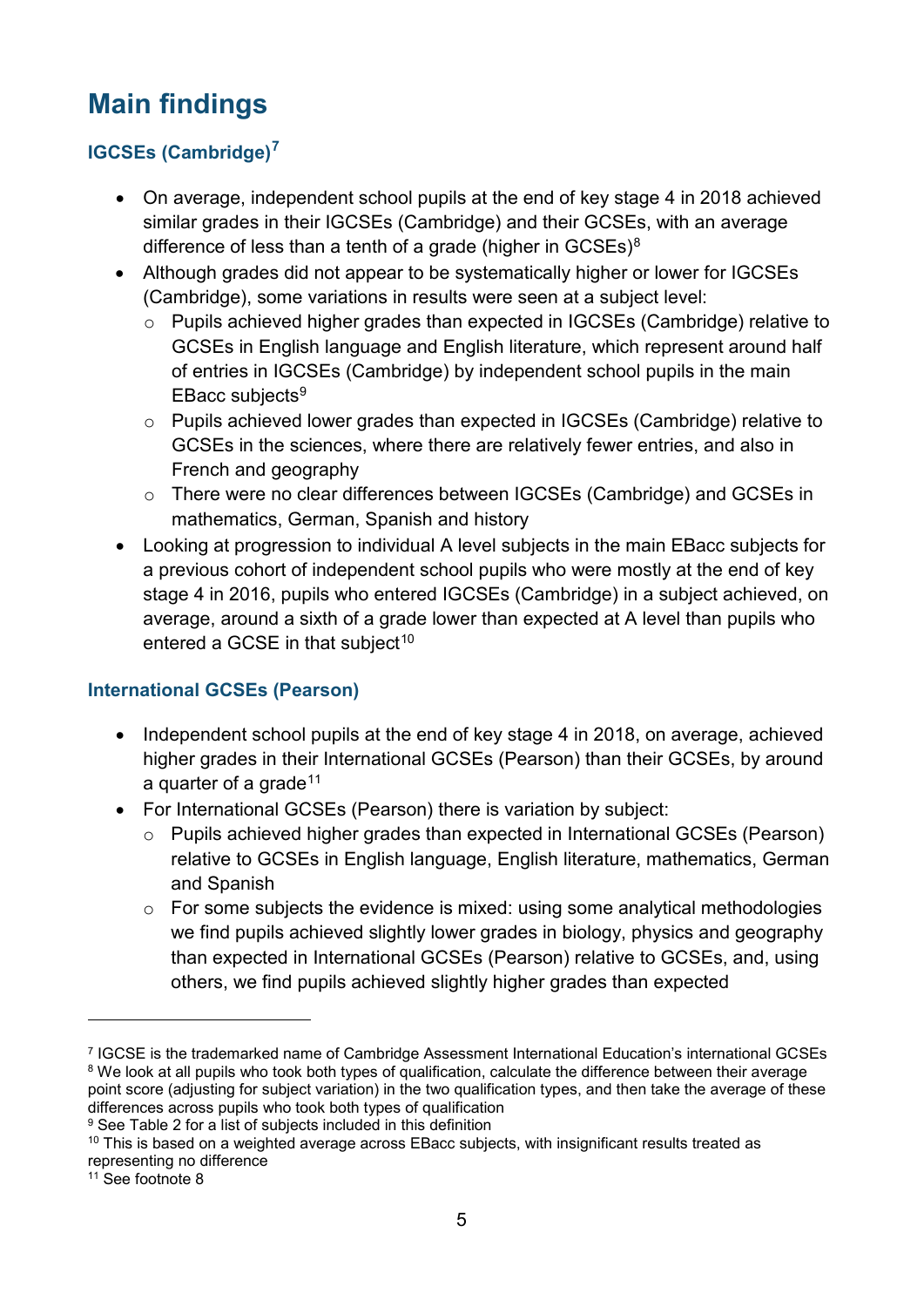- o There were no clear differences between International GCSEs (Pearson) and GCSEs in chemistry, French and history
- Looking at progression to individual A level subjects in the main EBacc subjects for a previous cohort of independent school pupils who were mostly at the end of key stage 4 in 2016: pupils who entered International GCSEs (Pearson) in a subject achieved, on average, over a quarter of a grade lower than expected in A level than pupils who entered a GCSE in the same subject.<sup>12</sup>

<u>.</u>

<span id="page-5-0"></span><sup>12</sup> See footnote 10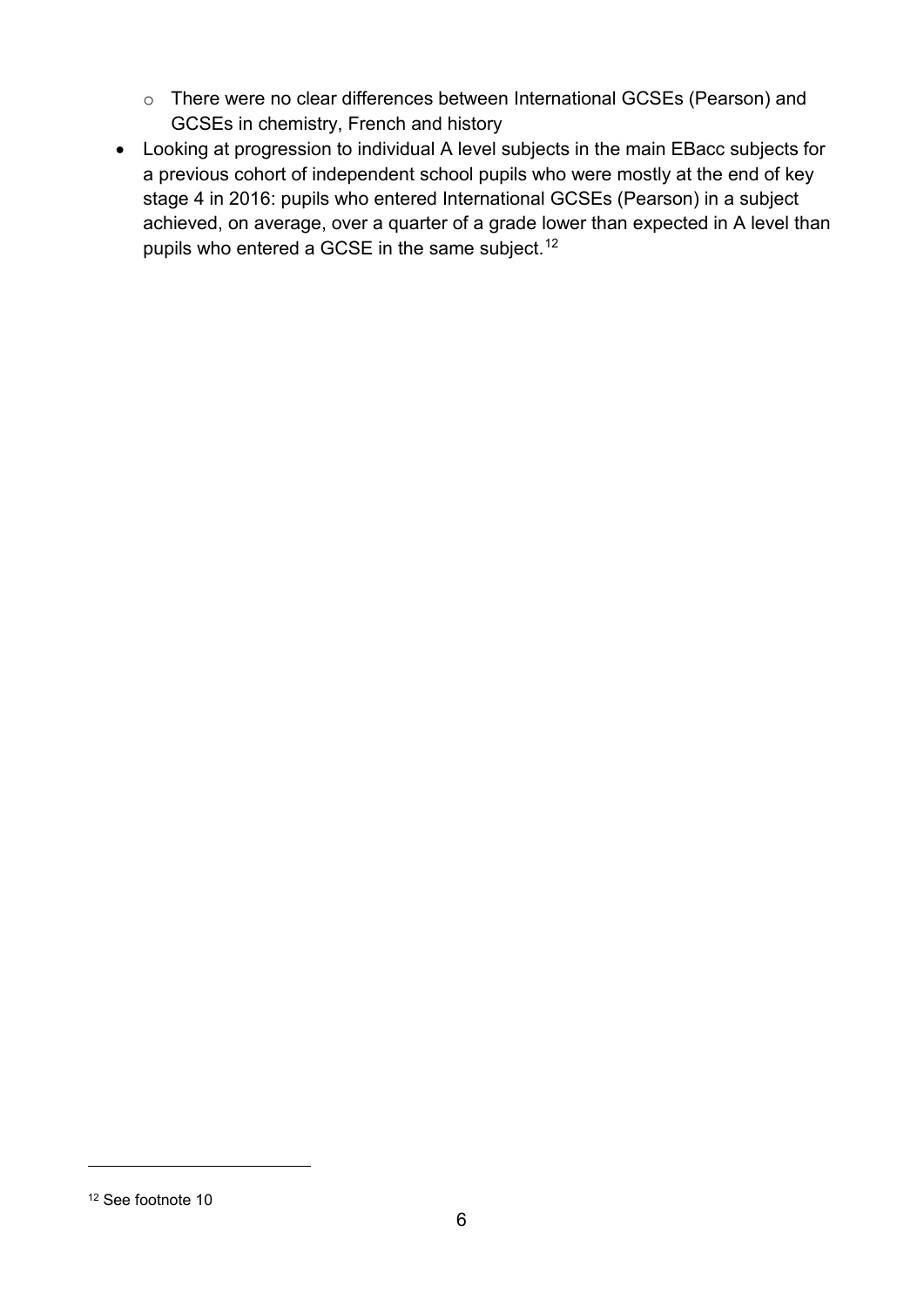# <span id="page-6-0"></span>**Definitions used in this report**

In this report, we group qualifications into three categories:

- 1. GCSEs
- 2. IGCSEs awarded by Cambridge<sup>13</sup>
- 3. International GCSEs awarded by Pearson<sup>14</sup>

We define GCSEs as all GCSE Full Course and GCSE (9-1) Full Course qualifications<sup>[15](#page-6-3)</sup> that are regulated by Ofqual and awarded in England. IGCSEs (Cambridge) include the regulated Cambridge International Level 1/Level 2 Certificates and unregulated IGCSEs. International GCSEs (Pearson) include the regulated Pearson Edexcel International GCSEs and unregulated International GCSEs.[16](#page-6-4)

In our pupil level and subject level analysis, we focus on pupils in independent schools in England at the end of key stage 4 in 2018, and the majority of entries by pupils will be in this year. For the progression to key stage 5 analysis, we look at pupils who took A levels in 2018 in independent schools, who entered GCSEs and international GCSEs in years prior to 2018, most commonly in 2016. This means there are very few entries in reformed GCSEs in the progression to key stage 5 analysis.

We focus on independent schools so that, when making comparisons between GCSE and international GCSE candidates, we are looking at pupils who are similar and attend similar types of school. This helps us to separate out differences between different qualification types from the differences in the pupil and school characteristics of those taking these qualifications.

As we are focusing on results for pupils at the end of key stage 4, or taking A levels, in 2018, the exact findings from our analysis are specific to these cohorts of pupils, and the range of qualifications offered at this point in time, and we would expect to see some fluctuations in the patterns of results between cohorts.

In our pupil and subject level analyses all three qualification type categories include both qualifications which are graded on a 9 to 1 scale and qualifications which are graded on an A\* to G scale (we exclude short course and double award qualifications). For the purposes of comparing qualifications on different grading scales, we convert qualifications on the A\* to G scale onto a numerical scale: based on the number of points these grades receive in performance table calculations; see Table 1 below. Reformed (9-1) GCSEs are graded on a numerical scale from 9 to 1, with one grade equal to one point. When we refer to differences in terms of grades in this analysis, this is based on this 9-1 scale.

<u>.</u>

<span id="page-6-1"></span><sup>13</sup> Referred to in this analysis as IGCSEs (Cambridge)

<span id="page-6-2"></span><sup>&</sup>lt;sup>14</sup> Referred to in this analysis as International GCSEs (Pearson)

<span id="page-6-3"></span><sup>&</sup>lt;sup>15</sup> For more information about the reforms to GCSE qualifications, see: [GCSE 9 to 1 grades](https://www.gov.uk/government/news/new-gcse-9-to-1-grades-coming-soon)

<span id="page-6-4"></span><sup>&</sup>lt;sup>16</sup> For more information, including on regulation, see: [Some facts about International GCSEs](https://ofqual.blog.gov.uk/2019/04/04/some-facts-about-international-gcses/)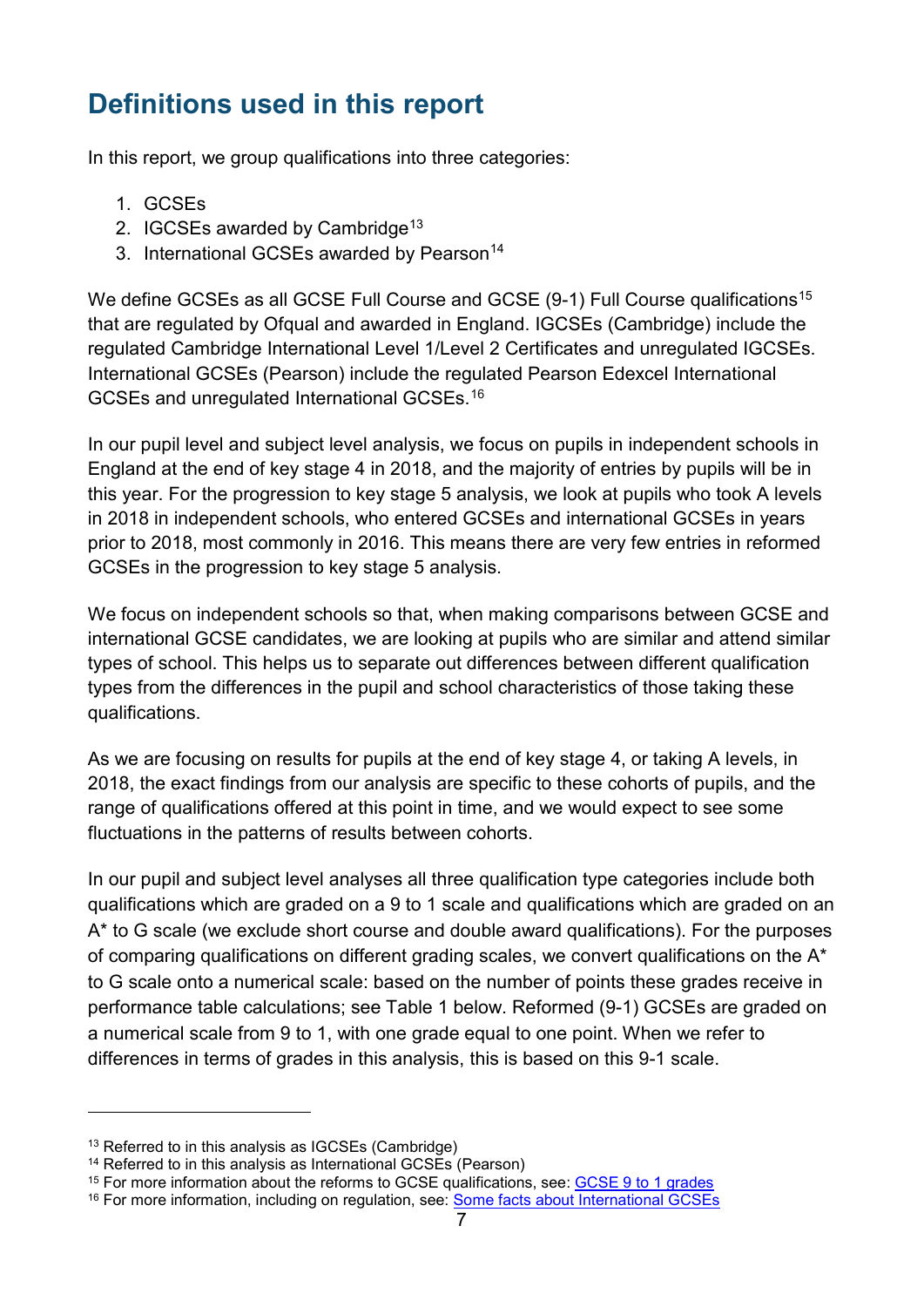| Grade | Key stage 4<br>points |
|-------|-----------------------|
| $A^*$ | 8.5                   |
| A     | 7.0                   |
| B     | 5.5                   |
| C     | 4.0                   |
| D     | 3.0                   |
| E     | 2.0                   |
| F     | 1.5                   |
| G     | 1.0                   |

#### <span id="page-7-0"></span>**Table 1: Point score scales for GCSEs and international GCSEs graded A\*-G**

For results presented by subject, we focus on the main English Baccalaureate (EBacc) subjects. For other analysis, we look at all subjects that can be taken as both a GCSE or an international GCSE.[17](#page-7-1) Table 2 below sets out the subjects covered by these definitions, as well as the number of entries in each qualification category.

|                                        | <b>Main EBacc</b><br>subjects <sup>19</sup>                                                                                                         | <b>All subjects</b>                                                                                                                                                                                                                                                                                                                                                                                                                                                                 |
|----------------------------------------|-----------------------------------------------------------------------------------------------------------------------------------------------------|-------------------------------------------------------------------------------------------------------------------------------------------------------------------------------------------------------------------------------------------------------------------------------------------------------------------------------------------------------------------------------------------------------------------------------------------------------------------------------------|
| <b>Entries</b>                         | biology, chemistry,<br>English language,<br>English literature,<br>French, geography,<br>German, history,<br>mathematics,<br>physics and<br>Spanish | applied business, art & design, biology,<br>business studies, chemistry, Chinese,<br>computer studies/computing, design &<br>technology, drama & theatre studies,<br>Dutch, economics, English language,<br>English literature, French, geography,<br>German, history, home economics,<br>information & communications<br>technology, Italian, Latin, mathematics,<br>music, physical education/sports<br>studies, physics, Portuguese, religious<br>studies, sociology and Spanish |
| <b>GCSE</b>                            | 124,590 (45%)                                                                                                                                       | 197,610 (55%)                                                                                                                                                                                                                                                                                                                                                                                                                                                                       |
| <b>IGCSE (Cambridge)</b>               | 45,436 (16%)                                                                                                                                        | 51,700 (14%)                                                                                                                                                                                                                                                                                                                                                                                                                                                                        |
| <b>International GCSE</b><br>(Pearson) | 108,853 (39%)                                                                                                                                       | 112,271 (31%)                                                                                                                                                                                                                                                                                                                                                                                                                                                                       |
| Total                                  | 278,879 (100%)                                                                                                                                      | 361,581 (100%)                                                                                                                                                                                                                                                                                                                                                                                                                                                                      |

| Table 2: Subject definitions and entry numbers <sup>18</sup> in this analysis |  |  |  |  |  |
|-------------------------------------------------------------------------------|--|--|--|--|--|
|-------------------------------------------------------------------------------|--|--|--|--|--|

<span id="page-7-1"></span><sup>&</sup>lt;sup>17</sup> This has been determined by looking at subjects where there were entries by independent school pupils in England at the end of key stage 4 in 2018

<span id="page-7-2"></span><sup>&</sup>lt;sup>18</sup> By independent school pupils in England at the end of key stage 4 in 2018

<span id="page-7-3"></span><sup>19</sup> Please note, this is based on the *subjects* included in the EBacc, and not *qualifications* included in the EBacc, which will exclude international GCSEs. For more information, please refer to the following page: English Baccalaureate (EBacc). [This only includes subjects where there were entries in both IGCSEs](https://www.gov.uk/government/publications/english-baccalaureate-ebacc/english-baccalaureate-ebacc)  [\(Cambridge\) and International GCSEs \(Pearson\) by independent school pupils at the end of key stage 4 in](https://www.gov.uk/government/publications/english-baccalaureate-ebacc/english-baccalaureate-ebacc)  [2018, and smaller languages subjects \(i.e. those other than](https://www.gov.uk/government/publications/english-baccalaureate-ebacc/english-baccalaureate-ebacc) French, German and Spanish) are excluded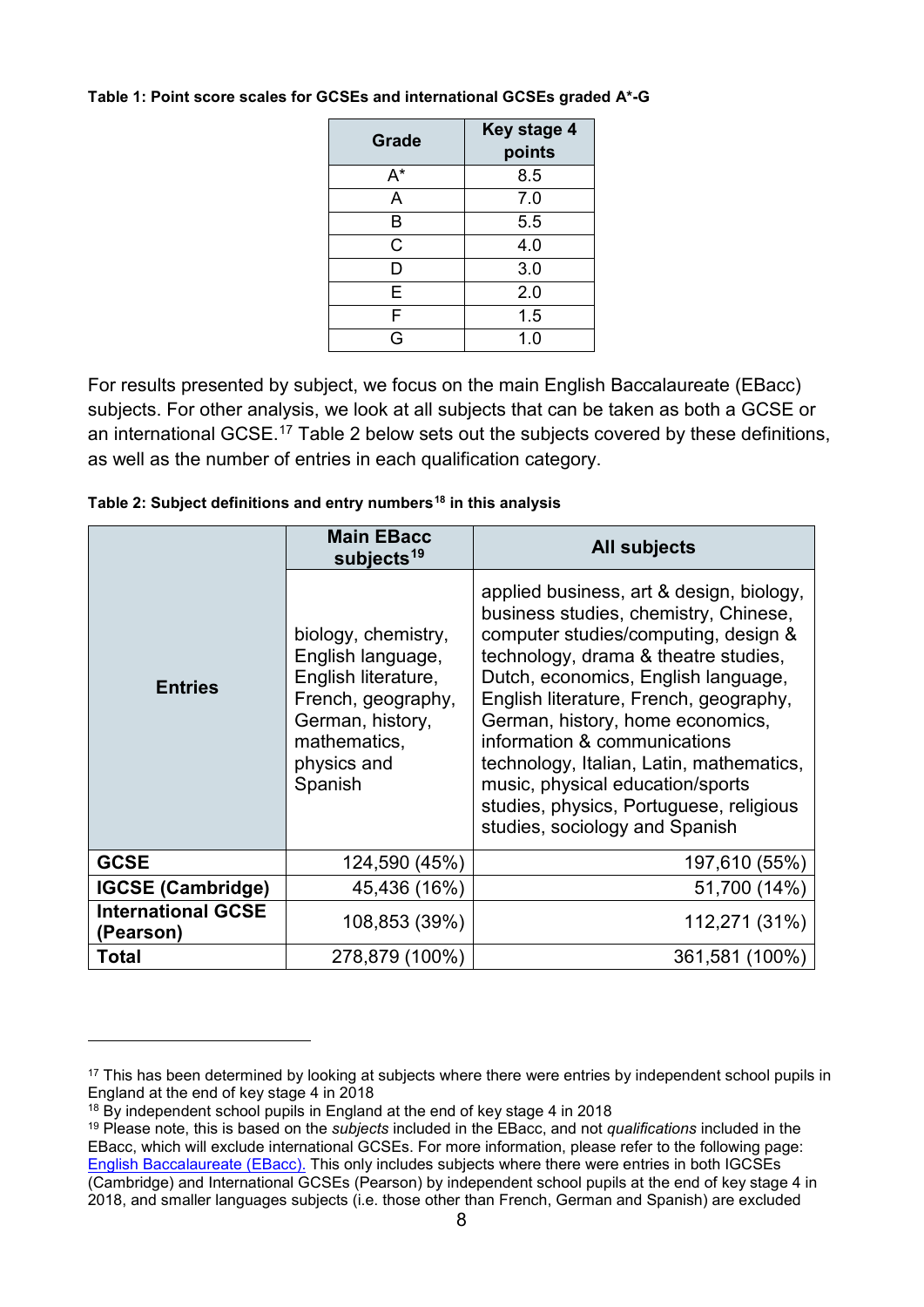# <span id="page-8-0"></span>**Pupil level analysis**

# <span id="page-8-1"></span>**Within-pupil variation analysis**

## **Methodology**

Using key stage 4 attainment data<sup>[20](#page-8-2)</sup> and looking at each awarding organisation that offers international GCSEs separately, we compare pupils' average point score in GCSEs and international GCSEs for each independent school pupil at the end of key stage 4 in 2018 who took at least one GCSE and at least one international GCSE.<sup>[21](#page-8-3)</sup> We aggregate the results to assess the proportion of pupils who achieved a higher/lower average point score in their international GCSEs, compared with their GCSEs. In our analysis, we include all subjects where there were entries in both GCSEs and one of the two international GCSE categories.<sup>[22](#page-8-4)</sup>

We look at the results using both the key stage 4 point scores in Table 1, and also point scores after adjusting for subject variation. For each subject, this adjustment is calculated by (using physics as an example):  $23$ 

- 1. Calculating the average point score achieved in physics
- 2. Calculating the average point score achieved across entries in all other subjects (i.e. excluding physics), by pupils who entered physics
- 3. Subtracting the average point score across entries in all other subjects by pupils who entered physics in step 2 from the average point score in physics in step 1

If, on average, pupils score lower in a subject relative to others they take, this difference will be negative; if the opposite is true it will be positive. We adjust the point scores achieved in a subject to account for this difference, i.e. if the difference is -0.1, we add 0.1 onto the point scores achieved in the subject. This means the point scores are no longer bound between 1 and 9.

## **Findings**

- After adjusting for subject variation:
	- o For pupils who took both IGCSEs (Cambridge) and GCSEs:
		- 47% achieved a higher average point score in their IGCSEs (Cambridge): see Chart 1 and Table 3
		- 53% achieved a higher average point score in their GCSEs

<span id="page-8-2"></span><sup>&</sup>lt;sup>20</sup> Please see the [Key stage 4 methodology](https://assets.publishing.service.gov.uk/government/uploads/system/uploads/attachment_data/file/772862/2018_Key_stage_4_Methodology.pdf) information document for information on the data sources, their coverage and quality

<span id="page-8-3"></span><sup>&</sup>lt;sup>21</sup> Where a pupil has taken the same qualification multiple times we only count the best result, this is therefore different from the [discounting and early entry rules](https://www.gov.uk/government/publications/key-stage-4-qualifications-discount-codes-and-point-scores) used in [key stage 4 statistics](https://www.gov.uk/government/collections/statistics-gcses-key-stage-4)

<span id="page-8-4"></span><sup>&</sup>lt;sup>22</sup> See Table 2 for a list of subjects included in this definition

<span id="page-8-5"></span><sup>&</sup>lt;sup>23</sup> This is known as the unbiased mean total (UBMT) method, for more information see: Chapter 9: Common [examinee methods - Robert Coe](https://www.gov.uk/government/uploads/system/uploads/attachment_data/file/487061/2007-comparability-exam-standards-k-chapter9.pdf)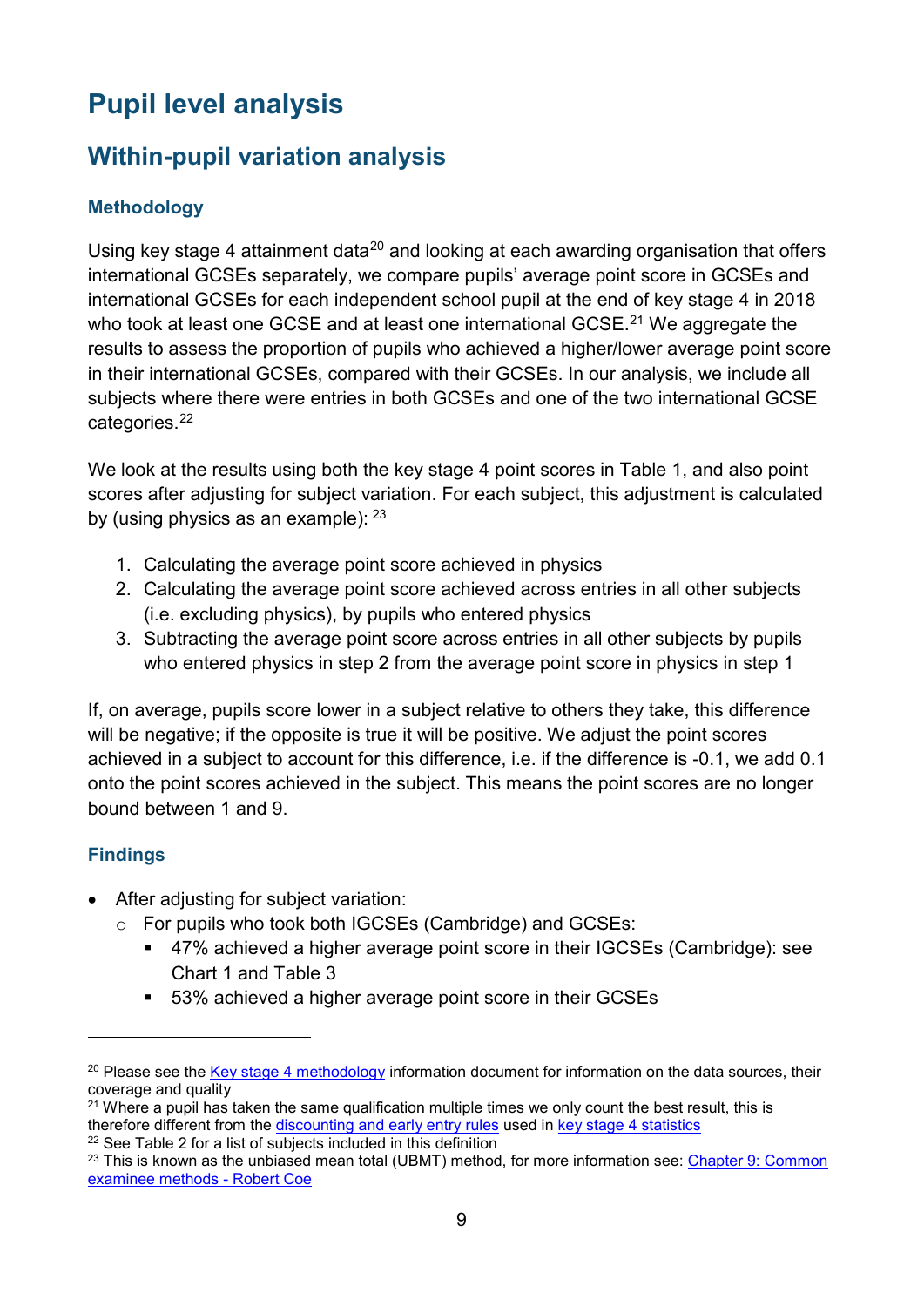- On average, pupils had an average point score 0.08 points higher in their GCSEs<sup>[24](#page-9-0)</sup>
- o For pupils who took both International GCSEs (Pearson) and GCSEs:
	- 59% achieved a higher average point score in their International GCSEs (Pearson)
	- 41% achieved a higher average point score in their GCSEs
	- On average, pupils had an average point score 0.24 points higher in their International GCSEs (Pearson[\)25](#page-9-1)

#### **Table 3: Difference in average point score, adjusted for subject variation, between GCSEs and international GCSEs pupils at the end of key stage 4**

| Difference in key stage 4                                      | <b>IGCSEs (Cambridge)</b>  |             | <b>International GCSEs (Pearson)</b> |             |  |  |
|----------------------------------------------------------------|----------------------------|-------------|--------------------------------------|-------------|--|--|
| point score between<br>international GCSEs and<br><b>GCSEs</b> | <b>Number of</b><br>pupils | % of pupils | <b>Number of pupils</b>              | % of pupils |  |  |
| $-10$ to $-9$                                                  | 0                          | 0%          | 0                                    | 0%          |  |  |
| $-9$ to $<-8$                                                  | 1                          | 0%          | 1                                    | 0%          |  |  |
| $-8$ to $<-7$                                                  | $\overline{2}$             | 0%          | 0                                    | 0%          |  |  |
| $-7$ to $\leq -6$                                              | 6                          | 0%          | 8                                    | 0%          |  |  |
| $-6$ to $<-5$                                                  | 14                         | 0%          | 16                                   | 0%          |  |  |
| $-5$ to $<-4$                                                  | 43                         | 0%          | 49                                   | 0%          |  |  |
| $-4$ to $<-3$                                                  | 200                        | 1%          | 201                                  | 1%          |  |  |
| $-3$ to $<-2$                                                  | 852                        | 4%          | 632                                  | 2%          |  |  |
| $-2$ to $<-1$                                                  | 2,820                      | 13%         | 2,443                                | 8%          |  |  |
| $-1$ to $< 0$                                                  | 7,238                      | 35%         | 8,958                                | 30%         |  |  |
| $0$ to $<$ 1                                                   | 6,485                      | 31%         | 11,299                               | 37%         |  |  |
| 1 to $<$ 2                                                     | 2,498                      | 12%         | 4,826                                | 16%         |  |  |
| 2 to $<$ 3                                                     | 624                        | 3%          | 1,292                                | 4%          |  |  |
| $3$ to $<$ 4                                                   | 133                        | $1\%$       | 307                                  | 1%          |  |  |
| 4 to $<$ 5                                                     | 21                         | 0%          | 87                                   | 0%          |  |  |
| $5$ to $6$                                                     | $\overline{7}$             | 0%          | 27                                   | 0%          |  |  |
| $6$ to $<$ 7                                                   | $\overline{2}$             | 0%          | 5                                    | 0%          |  |  |
| $7$ to $<8$                                                    | 1                          | 0%          | $\overline{2}$                       | 0%          |  |  |
| $8$ to $< 9$                                                   | 0                          | 0%          | $\overline{2}$                       | 0%          |  |  |
| $9$ to $< 10$                                                  | 1                          | 0%          | $\mathbf 0$                          | 0%          |  |  |
| Total                                                          | 20,948                     | 100%        | 30,155                               | 100%        |  |  |

England, Independent schools, 2018

<span id="page-9-0"></span> $24$  Before adjusting for subject variation, 36% achieved a higher average point score in their IGCSEs (Cambridge), 58% achieved a higher average point score in their GCSEs, and on average pupils had an average point score 0.27 points higher in their GCSEs

<span id="page-9-1"></span> $25$  Before adjusting for subject variation, 55% achieved a higher average point score in their International GCSEs (Pearson), 41% achieved a higher average point score in their GCSEs, on average pupils had an average point score 0.21 higher in their International GCSEs (Pearson)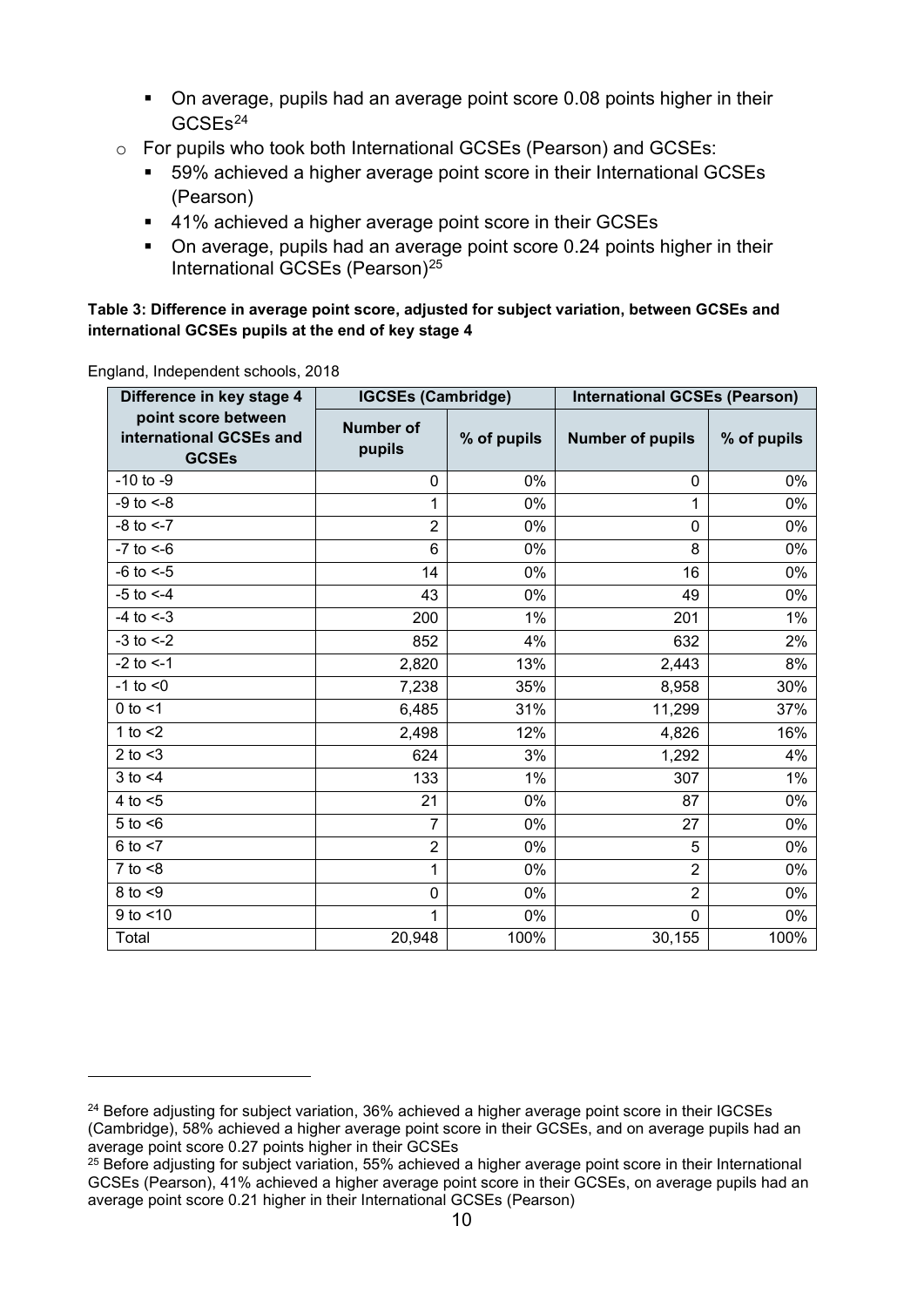#### **Chart 1: Difference in average point score between GCSEs and international GCSES by pupils at the end of key stage 4 (adjusted for subject variation)**

England, Independent schools, 2018



# <span id="page-10-0"></span>**Average point score by prior attainment analysis**

#### **Methodology**

<u>.</u>

We have calculated the average point score in each of our three qualification types for the main subjects included in the EBacc,<sup>[26](#page-10-1)</sup> by key stage 2 prior attainment group. A pupil's key stage 2 prior attainment group is based on their attainment in reading and mathematics at key stage 2, and we present results for pupils in groups 2 up to 5A.<sup>[27](#page-10-2)</sup>

This analysis, therefore, only includes entries by pupils where key stage 2 prior attainment information is available, which covers 42% of entries in these subjects in GCSEs, 30% in IGCSEs (Cambridge) and 32% in International GCSEs (Pearson): see Table 8. For pupils where prior attainment information is present, the majority of entries in each qualification type are in the top three groups we report on (5A, 5B and 5C): 71% in GCSEs, 85% in IGCSEs (Cambridge) and 84% in International GCSEs (Pearson).

To account for the difference in grading structure of qualifications (i.e. 9 to 1 and A\* to G), we use other outcome measures alongside average point score. These are the percentage

<span id="page-10-1"></span><sup>26</sup> See Table 2 for a list of subjects included in this definition

<span id="page-10-2"></span> $27$  This follows the same methodology as the transition matrices for key stage 4, which can be found here: [Ready reckoners and transition matrices for key stage 4](https://www.gov.uk/government/publications/ready-reckoners-and-transition-matrices-for-key-stage-4)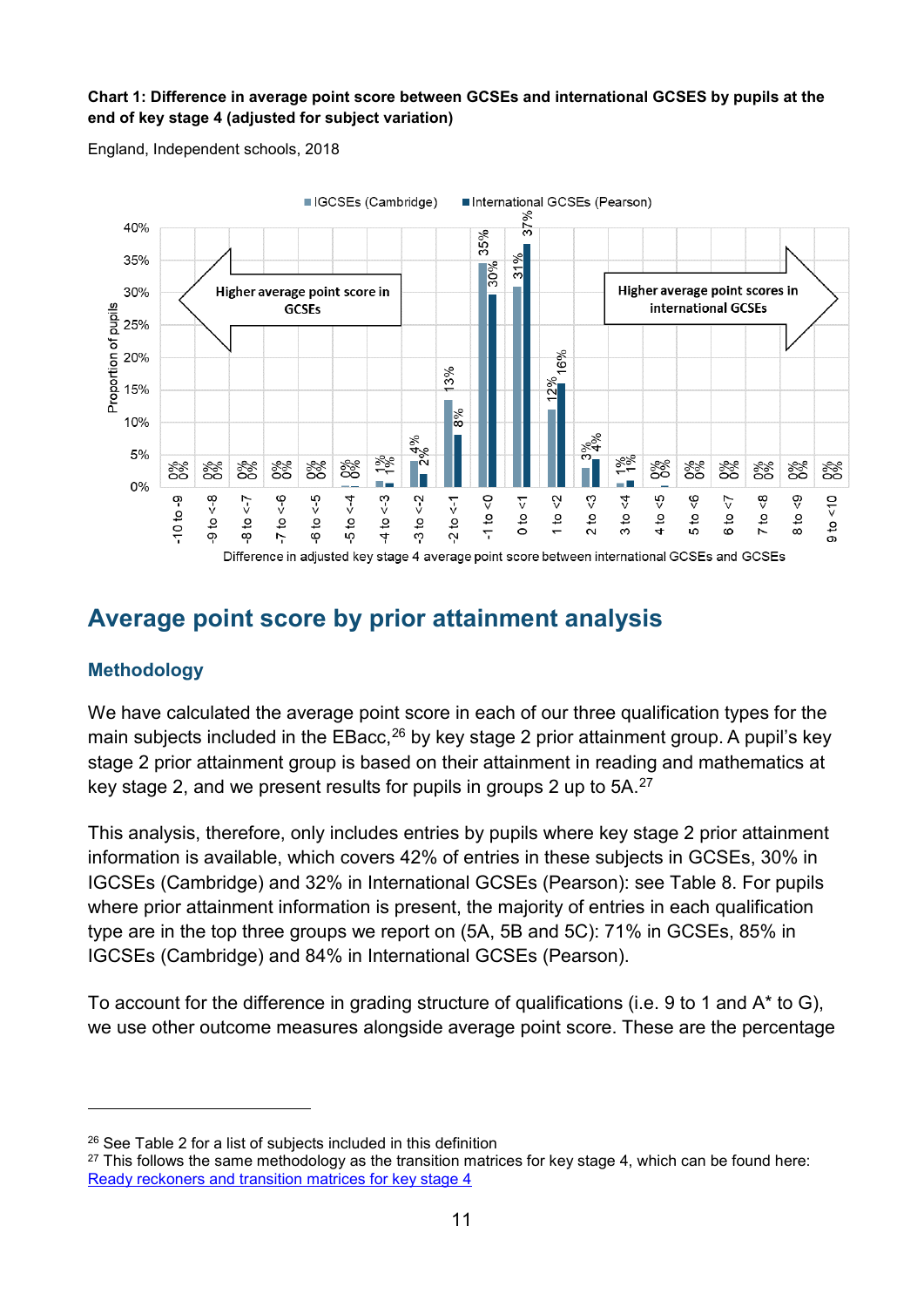of entries at grade 4/C and above, and the percentage of entries at grade 7/A and above. We use these grades as they map across the two structures and are directly comparable.

## **Findings**

- For entries in main EBacc subjects<sup>[28](#page-11-0)</sup> by independent school pupils at the end of key stage 4 in 2018:
	- o Pupil entries in IGCSEs (Cambridge) achieved:
		- A higher average point score than in GCSEs for all key stage 2 prior attainment groups at or above level 4C, by between +0.1 and +0.4, i.e. between 0.1 and 0.4 of a grade higher in IGCSEs (Cambridge): see Chart 3 and Table 6
		- A higher percentage of entries achieving grade 4/C and above than GCSEs for all prior attainment groups: see Table 7
		- A higher percentage of entries achieving grade 7/A and above than GCSEs for all prior attainment groups at or above level 4C: see Table 7
	- o Pupil entries in International GCSEs (Pearson) achieved:
		- A higher average point score than in GCSEs for all key stage 2 prior attainment groups, by between +0.7 and +0.8, i.e. between 0.7 and 0.8 of a grade higher in International GCSEs (Pearson), with the exception of level 5A where the difference was +0.4
		- A higher percentage of entries achieving grade 4/C and above than GCSEs for all prior attainment groups
		- A higher percentage of entries achieving grade 7/A and above than GCSEs for all prior attainment groups
	- o However, importantly, when looking at pupil entries to GCSEs only, pupils who also took at least one international GCSE achieved a higher average point score in their GCSEs than pupils who did not: see Chart 2
		- For prior attainment groups at level 4C and above, this difference was between +0.3 and +0.6 for both international GCSE categories, i.e. international GCSE pupils achieved 0.3 to 0.6 grades higher in their GCSEs than non-international GCSE pupils

<u>.</u>

<span id="page-11-0"></span><sup>28</sup> See Table 2 for a list of subjects included in this definition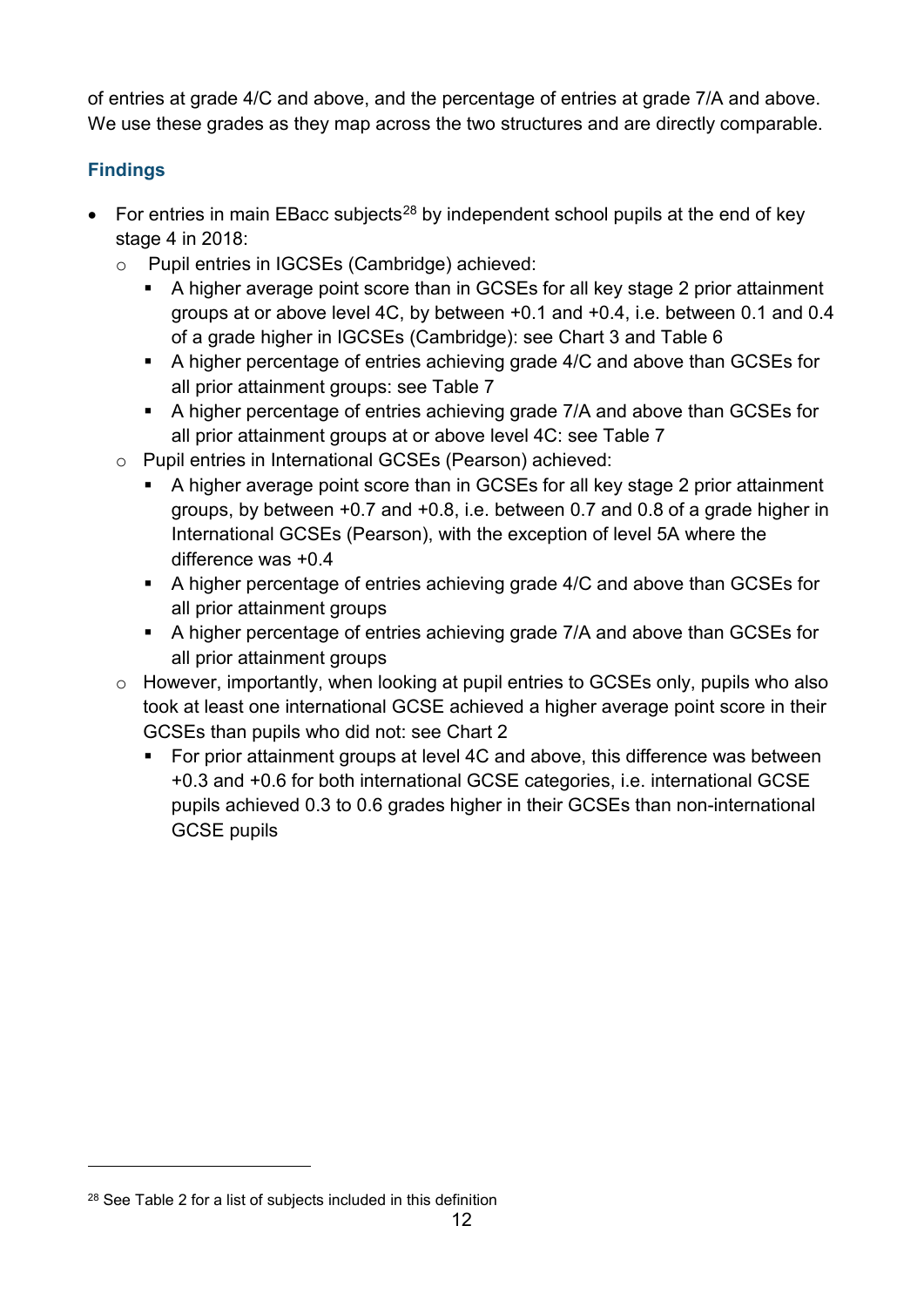# **Some of the differences between performance in GCSEs and international GCSEs may be due to differences in the pupils taking them**

The information in Chart 2 suggests pupils taking international GCSEs scored higher on average regardless of the type of qualification taken, which means some of the differences seen in Chart 3, Table 6 and Table 7 may be due to differences in pupils as opposed to differences in types of qualifications. In the other methodology in this section we have looked at within-pupil variation to help to control for this effect.

**Chart 2: Average point score in EBacc subjects in GCSEs only by pupils at the end of key stage 4 by qualification type and key stage 2 prior attainment group**

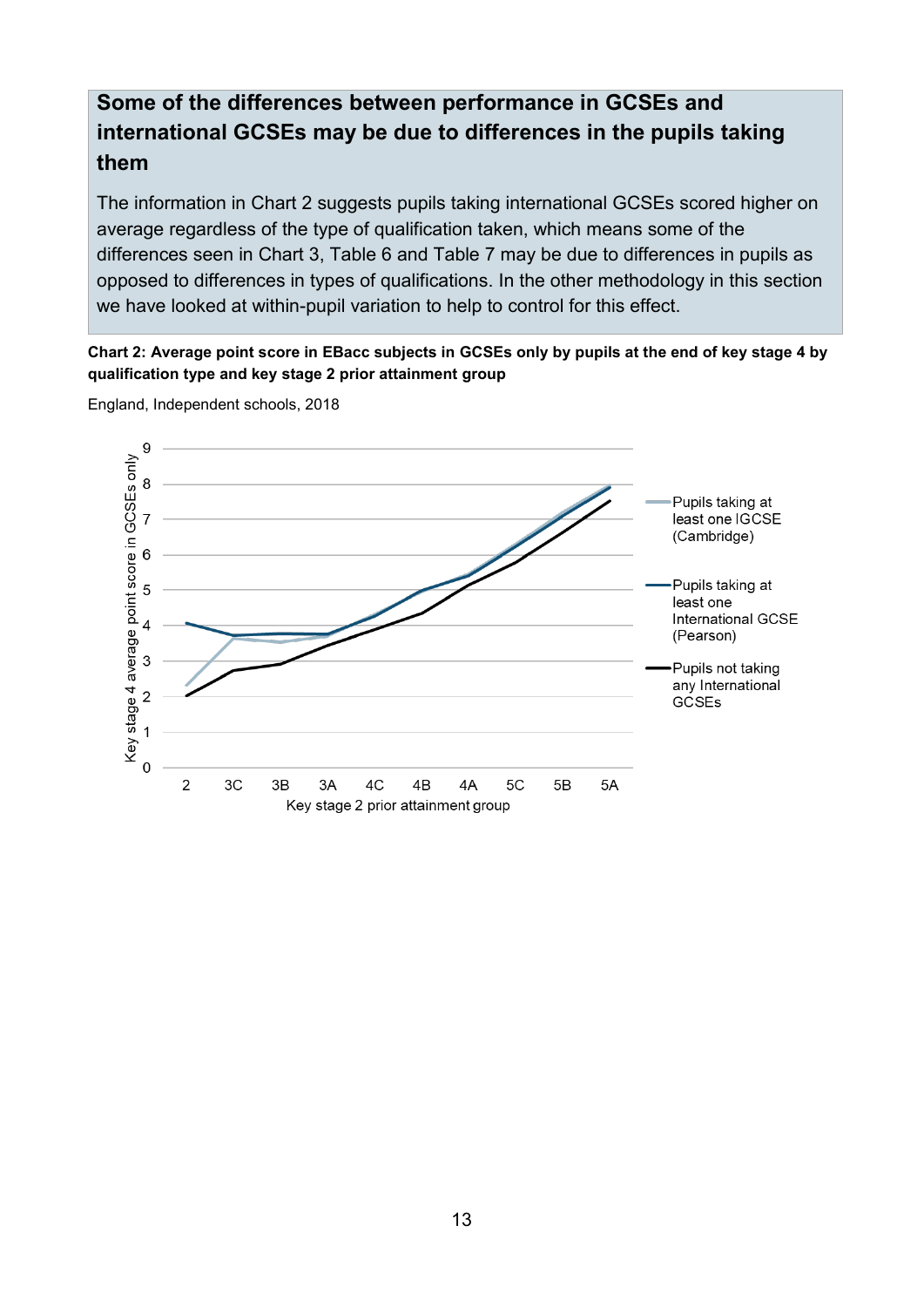#### **Chart 3: Average point score in EBacc subjects by pupils at the end of key stage 4 by qualification type and key stage 2 prior attainment group**



#### England, Independent schools, 2018

#### **Chart 4: Entries in EBacc subjects by pupils at the end of key stage 4 by qualification type and key stage 2 prior attainment group**



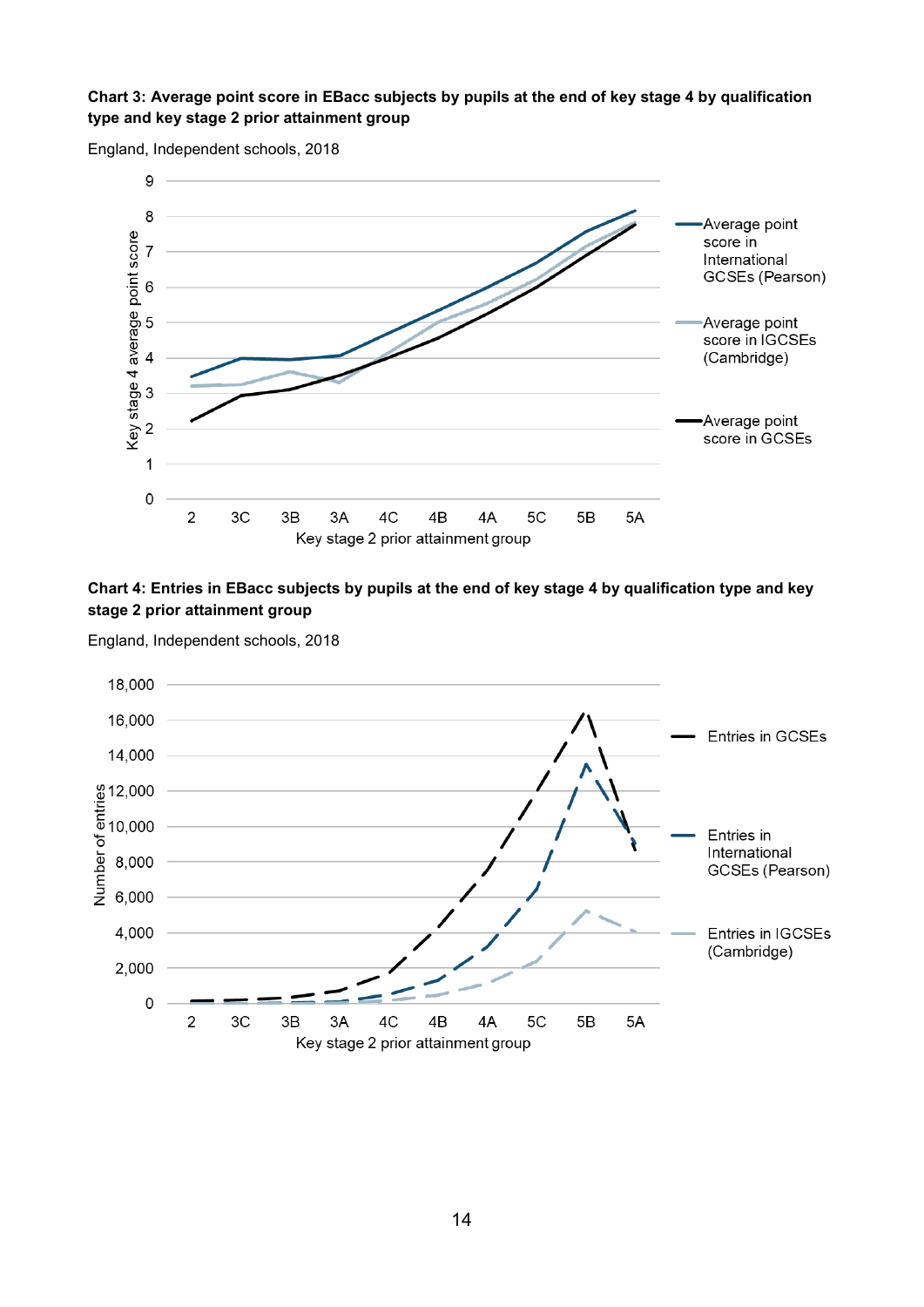# <span id="page-14-0"></span>**Subject level analysis**

# <span id="page-14-1"></span>**Subject average point score comparison analysis**

## **Methodology[29](#page-14-2)**

Firstly, we look at entries by pupils at the end of key stage 4 in 2018 in independent schools and calculate the difference: between the average point score in IGCSEs (Cambridge) and the average point score in GCSEs, and between the average point score in International GCSEs (Pearson) and the average point score in GCSEs. This is done at a subject-level for all subjects<sup>[30](#page-14-3)</sup> where there were more than 100 entries by these pupils in both GCSEs and the relevant international GCSE category.

The analysis does not control for differences, such as differences in prior attainment or in concurrent attainment, between the candidates entered for each qualification type. Later in this section we look at subject-level regression analysis and chained equating, in which we do account for some of the differences between candidates.

## **Findings**

- In 13 out of 21 subjects analysed with more than 100 entries, independent school pupils at the end of key stage 4 in 2018 achieved a higher average point score in IGCSEs (Cambridge) than the equivalent GCSE: see Chart 5 and Table 9.
	- o These were: business studies, computer studies/computing, design & technology, economics, English language, English literature, French, German, history, mathematics, music, physical education/sports studies and Spanish
- In 14 out of 15 subjects analysed with more than 100 entries, independent school pupils at the end of key stage 4 in 2018 achieved a higher average point score in International GCSEs (Pearson) than the equivalent GCSE. This applied to all subjects except business studies: see Chart 5 and Table 9

<span id="page-14-2"></span> $29$  This uses the same data sources and discounting methodology as the ['within-pupil variation'](#page-8-1) analysis in the previous section.

<span id="page-14-3"></span> $30$  See Table 2 for a list of subjects included in this definition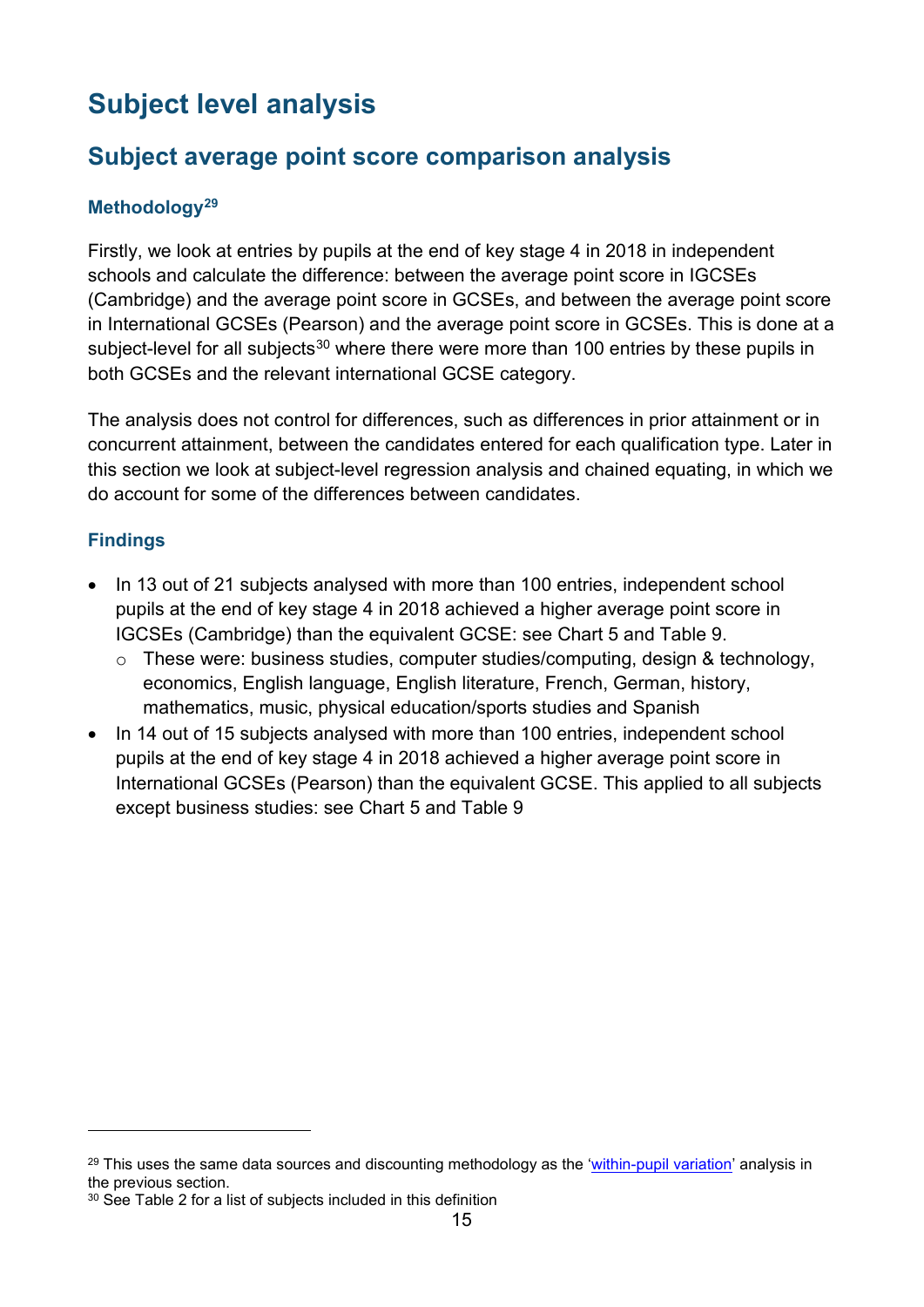#### **Chart 5: Difference in average point score between GCSEs and international GCSEs by pupils at the end of key stage 4, in selected subjects**

England, Independent schools, 2018



# <span id="page-15-0"></span>**Subject regression analysis**

#### **Methodology**

-

For each of the main EBacc subjects,  $31$  we carry out multiple linear regression analysis, estimated by Ordinary Least Squares (OLS). This is a statistical technique that uses several factors (for example, pupil and school characteristics and type of qualification taken) to predict outcomes (for example, grade achieved). In our subject regressions, we account for the clustering of pupils within schools using clustered standard errors.

In this analysis the dependent variable is key stage 4 point score, and we control for prior attainment and for the following pupil characteristics: gender, ethnicity, disadvantage status, special educational needs (SEN) status and whether the pupil speaks English as an additional language (EAL).<sup>[32](#page-15-2)</sup> As this information is not available for independent school pupils at key stage 4, these are taken from data collected when the pupil was in key stage 2, where this exists.

We also include a proxy measure of school quality, estimated using a separate regression model. This model includes results in all the main EBacc subjects<sup>[33](#page-15-3)</sup> and controls for prior

<span id="page-15-1"></span><sup>31</sup> See Table 2 for a list of subjects included is this definition

<span id="page-15-2"></span> $32$  For more information about these characteristics and how they are defined, please see the 'Pupil characteristics definitions and historical changes' section of the following document: [Key stage 4](https://educationgovuk-my.sharepoint.com/personal/fergus_holloway_education_gov_uk/Documents/Documents/Key%20stage%204%20methodology)  methodology<br><sup>33</sup> See Table 2 for a list of subjects included is this definition

<span id="page-15-3"></span>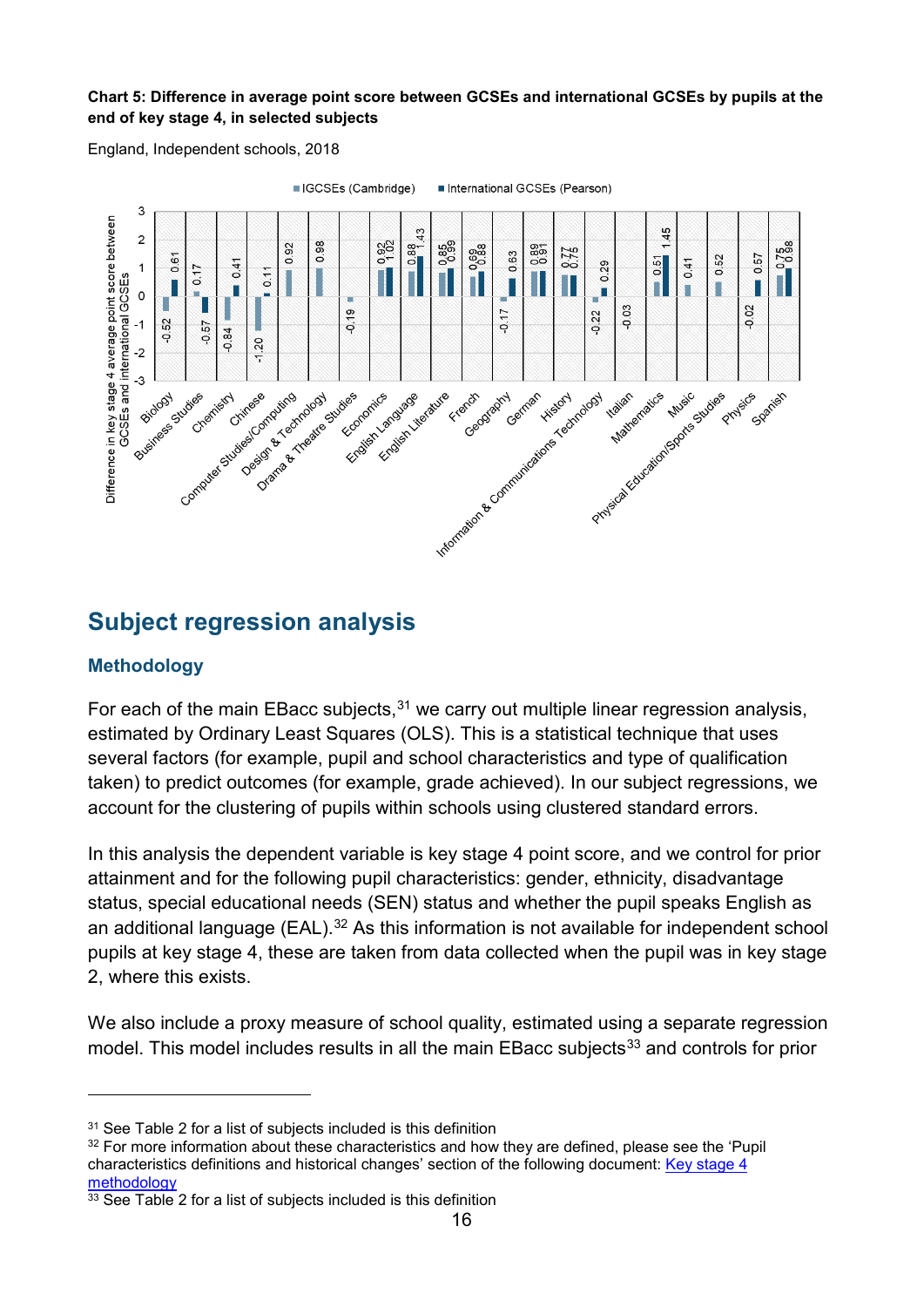attainment and the pupil characteristics mentioned above, as well as for subject, qualification type and the school a pupil attends (denoted by its Unique Reference Number), modelled as a random effect. We then extract this random effect and include it is an additional variable in our subject level regressions. Additionally, we have run sensitivity analysis where school quality is estimated using a fixed effects model.

Incorporating the school quality measure increases the amount of variation in results that we are able to explain analytically. However, we can only control for observable characteristics and there will be characteristics not included in our regressions that will also explain results, as the progress a pupil makes between key stage 2 and key stage 4 will be influenced by a wide range of factors. [34](#page-16-0)

Therefore, users should interpret the results as a comparison of point score for pupils taking different types of qualification, when controlling for the characteristics mentioned. The associations that we identify do not allow us to infer causality and although a finding might support a particular hypothesis, it is not, on its own, absolute proof.

## **Findings**[35](#page-16-1)

- Compared to pupils taking GCSEs, pupils in independent schools at the end of key stage 4 in 2018 taking IGCSEs (Cambridge) achieved:
	- o Statistically significantly higher grades in English literature and English language, by around 0.2-0.3 grades: see Table 12 and Table 13. These subjects have the highest number of entries in IGCSEs (Cambridge), and together represent 54% of IGCSE (Cambridge) entries in this analysis.
	- o Statistically significantly lower grades in geography, history and French by 0.2-0.4 grades, with entries in these subjects together representing 31% of entries in IGCSEs (Cambridge) in this analysis
	- o Statistically significantly lower grades in biology, chemistry and physics by 0.5-0.7 grades, but entries were relatively small with these subjects together representing 5% of entries in IGCSEs (Cambridge) in this analysis
	- o No statistically significant difference in mathematics, German and Spanish
	- $\circ$  In our sensitivity analysis, where school quality is modelled as a fixed effect, we saw small changes in the size of some coefficients in absolute value, by an average of 0.08 grades and a maximum of 0.13 grades. However, there were no changes to the significance of coefficients at the 5% significance level.
- Compared to pupils taking GCSEs, independent school pupils at the end of key stage 4 in 2018 taking International GCSEs (Pearson) achieved:
	- $\circ$  Statistically significantly higher grades in English language by around one grade, and in mathematics, English literature, German and Spanish by around 0.4-0.6

<span id="page-16-0"></span><sup>&</sup>lt;sup>34</sup> In Table 12 and Table 13 we present the R<sup>2</sup> values for all our regressions, which gives the proportion of variation in the dependent variable that is explained by the independent variables. These range from 34% to 65%.

<span id="page-16-1"></span><sup>&</sup>lt;sup>35</sup> When we refer to statistical significance in this section, this is based on results that are significant at the 5% level, at least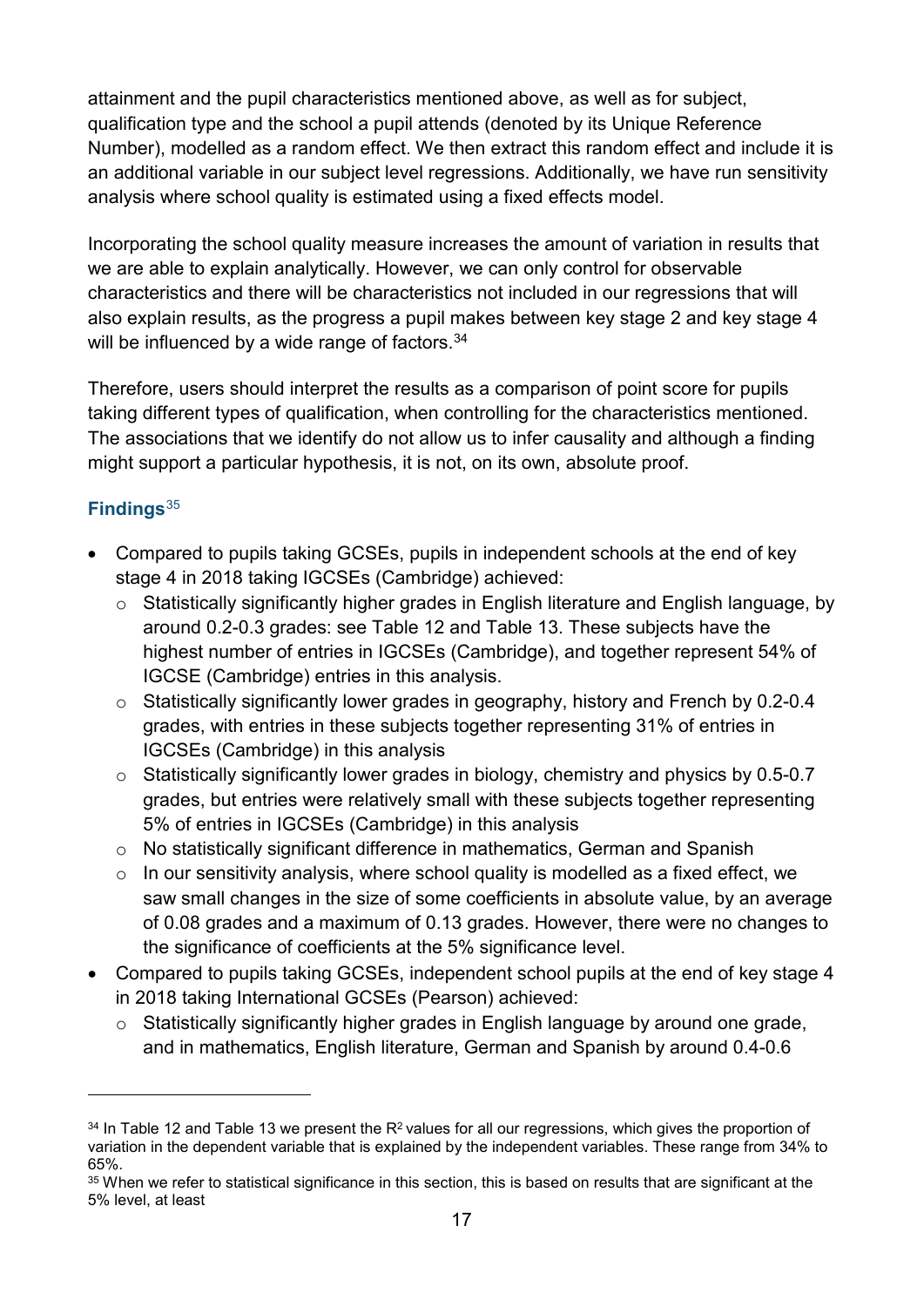grades: see Table 12 and Table 13. Together, these subjects represent 51% of entries in International GCSEs (Pearson) in this analysis.

- o Statistically significantly lower grades in biology, chemistry and physics by 0.1-0.2 grades, which together represent 38% of entries in International GCSEs (Pearson) in this analysis.
- o No statistically significant difference in French, geography and history
- $\circ$  In our sensitivity analysis, where school quality is modelled as a fixed effect, we saw small changes in the size of some coefficients in absolute value, by an average of 0.06 grades and maximum of 0.10 grades. In this analysis we found that pupils achieved statistically significantly lower grades in International GCSEs (Pearson) in geography by around 0.05 grades. 2% of entries in International GCSEs (Pearson) in this analysis are in geography.

# <span id="page-17-0"></span>**Chained equating analysis**

## **Methodology**

<u>.</u>

For each of the main EBacc subjects,<sup>[36](#page-17-1)</sup> we have carried out chained equipercentile equating analysis. Methodologically, this means using mean GCSE grade as an anchor to compare the proportion of candidates that achieved grade 7/A or above and grade 4/C or above in GCSEs with the proportion of candidates that achieved at or above these grades in international GCSEs.

In contrast to our regression analysis, which uses prior attainment as the main predictor of attainment at key stage 4, we are here using concurrent attainment at key stage 4 by looking at mean GCSE grade. This helps to overcome some of the limitations outlined in the previous section when looking at progression from key stage 2 to key stage 4.

Even using concurrent attainment however, there will be some variation we are unable to explain, but the two methodologies complement each other by approaching the same question from different angles. If we find results that are similar across the two methodologies, this will increase confidence in the findings and we are more able to draw robust conclusions from these.

For all independent school pupils taking both a GCSE in a subject and at least one other GCSE, we calculate the percentage achieving at or above these grades, and we calculate the equivalent percentile for these candidates' mean GCSE score. For example, if 20% of candidates achieve grade  $7/A$  or above, we look at the  $80<sup>th</sup>$  percentile for mean GCSE score.

To estimate the expected proportion of candidates taking an international GCSE in a subject achieving at or above these grades, we look at the percentage of these candidates who have a mean GCSE score at or above this percentile. We compare the actual

<span id="page-17-1"></span><sup>36</sup> See Table 2 for a list of the subjects included in this definition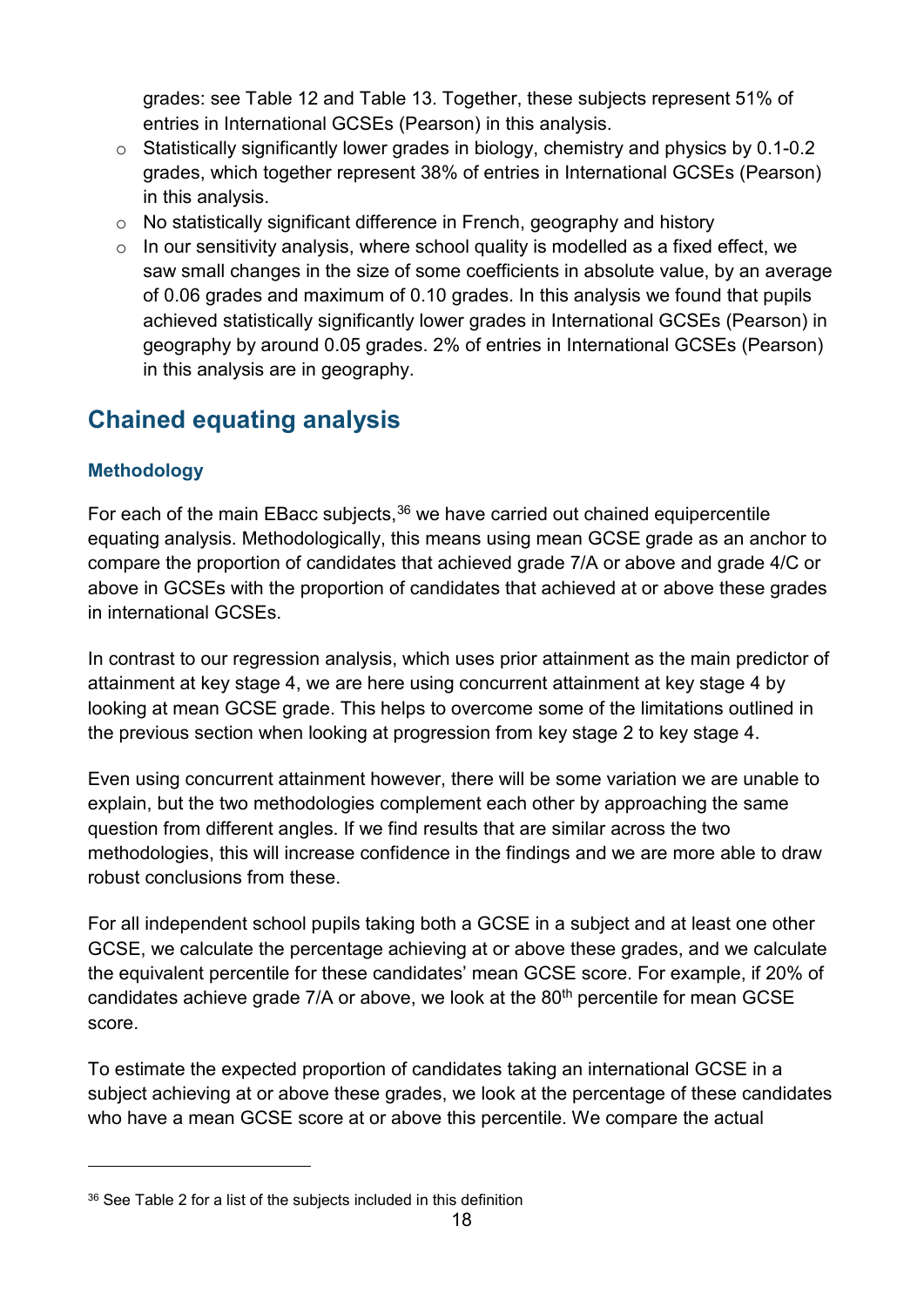proportion of international GCSE candidates who achieve this grade to this expected proportion, to see whether it is above or below.

Given our earlier findings in Chart 2, showing that pupils who entered at least one international GCSE, on average, achieve higher GCSE grades, we have carried out sensitivity analysis. Through this, we restrict our sample to pupils who took at least one international GCSE and one GCSE, to make the cohort we are looking at more similar. Furthermore, when calculating mean GCSE grades in our sensitivity analysis we have accounted for subject variation, using the same method as in the within-pupil variation analysis in the previous section.<sup>37</sup>

## **Findings**

<u>.</u>

Here, reporting on differences refers to situations where the difference between the expected proportion and the actual proportion of candidates achieving a grade or above is greater than 2 percentage points. We report on the results at both the 7/A and 4/C boundaries but, given the number of small number of candidates achieving below 4/C in international GCSEs in the main EBacc subjects,<sup>[38](#page-18-1)</sup> we would expect differences at this boundary to be smaller. Therefore, our [main findings](#page-4-0) are based on the analysis at the 7/A boundary.

- Using chained equating analysis carried out for the main EBacc subjects<sup>[39](#page-18-2)</sup> for independent school pupils at the end of key stage 4 in 2018, we found:
	- o For pupils taking IGCSEs (Cambridge):
		- A greater than expected proportion achieved grade 7/A or above in English language and English literature, by around 5 to 6 percentage points, see Table 4. Together these represent 51% of entries in IGCSEs (Cambridge) in this analysis.
		- A smaller than expected proportion achieved grade 7/A or above in biology and chemistry by around 14 to 15 percentage points, in mathematics and physics by around 5 to 7 percentage points, and in French, Spanish and geography by around 3 to 4 percentage points. Together these subjects represent 29% of entries in IGCSEs (Cambridge) in this analysis.
		- No difference with the expected proportion at grade 7/A for German and history
		- A smaller than expected proportion achieved grade 4/C or above in mathematics, biology, chemistry and physics, by between 2 and 6 percentage points. Together these subjects represent 6% of entries in IGCSEs (Cambridge) in this analysis.
		- For all other subjects, we see no significant difference with the expected proportion at grade 4/C

<span id="page-18-0"></span><sup>&</sup>lt;sup>37</sup> This is known as the unbiased mean total (UBMT) method, for more information see: Chapter 9: Common [examinee methods - Robert Coe](https://www.gov.uk/government/uploads/system/uploads/attachment_data/file/487061/2007-comparability-exam-standards-k-chapter9.pdf)

<span id="page-18-1"></span> $38$  See Table 2 for a list of subjects included in this definition

<span id="page-18-2"></span><sup>39</sup> See Table 2 for a list of subjects included in this definition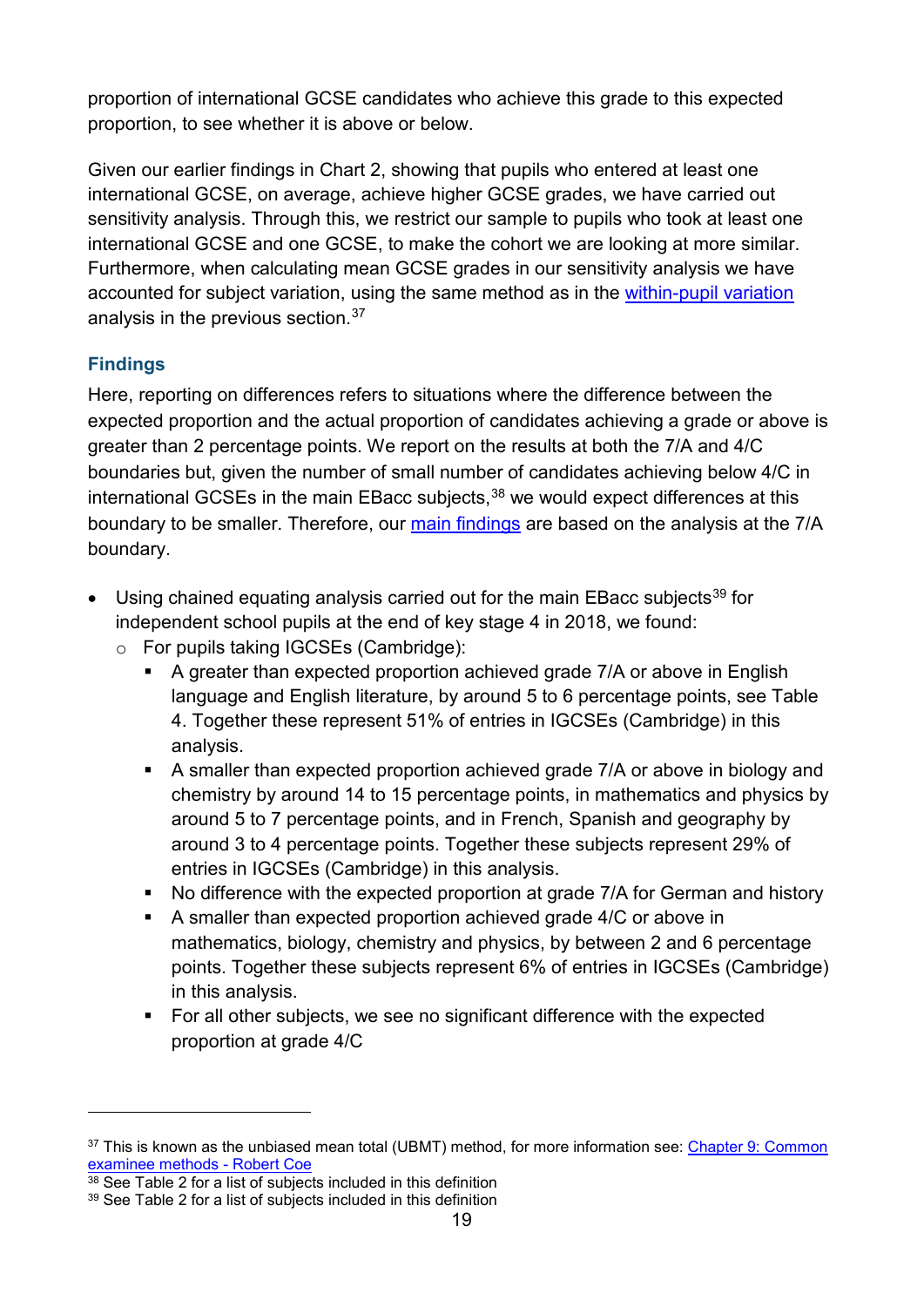- In our sensitivity analysis, we found a greater than expected proportion of pupils achieved grade 7/A or above in IGCSEs (Cambridge) in German by around 3 percentage points
- o For pupils taking International GCSEs (Pearson):
	- A greater than expected proportion achieved grade 7/A or above in English language by around 25 percentage points, in English literature, mathematics, Spanish and German by between 8 and 13 percentage points, and in biology, physics, French and geography by around 2 to 4 percentage points: see Table 5. Together these subjects represent 81% of entries in International GCSEs (Pearson) in this analysis.
	- No difference with the expected proportion at grade 7/A for chemistry and history
	- A greater than expected proportion achieved grade 4/C or above in English language and Spanish, by around 2 to 4 percentage points. Together these subjects represent 13% of entries in International GCSEs (Pearson) in this analysis.
	- In no main EBacc subjects did a smaller than expected proportion achieve either grade 7/A or above or grade 4/C or above in International GCSEs (Pearson)
	- In our sensitivity analysis, we found a greater than expected proportion of pupils achieved grade 7/A or above in International GCSEs (Pearson) in history by around 4 percentage points, and a greater than expected proportion of pupils achieved grade 4/C or above in International GCSEs (Pearson) in English literature by around 3%, but for Spanish the difference with the expected proportion at this grade boundary reduced to below 2 percentage points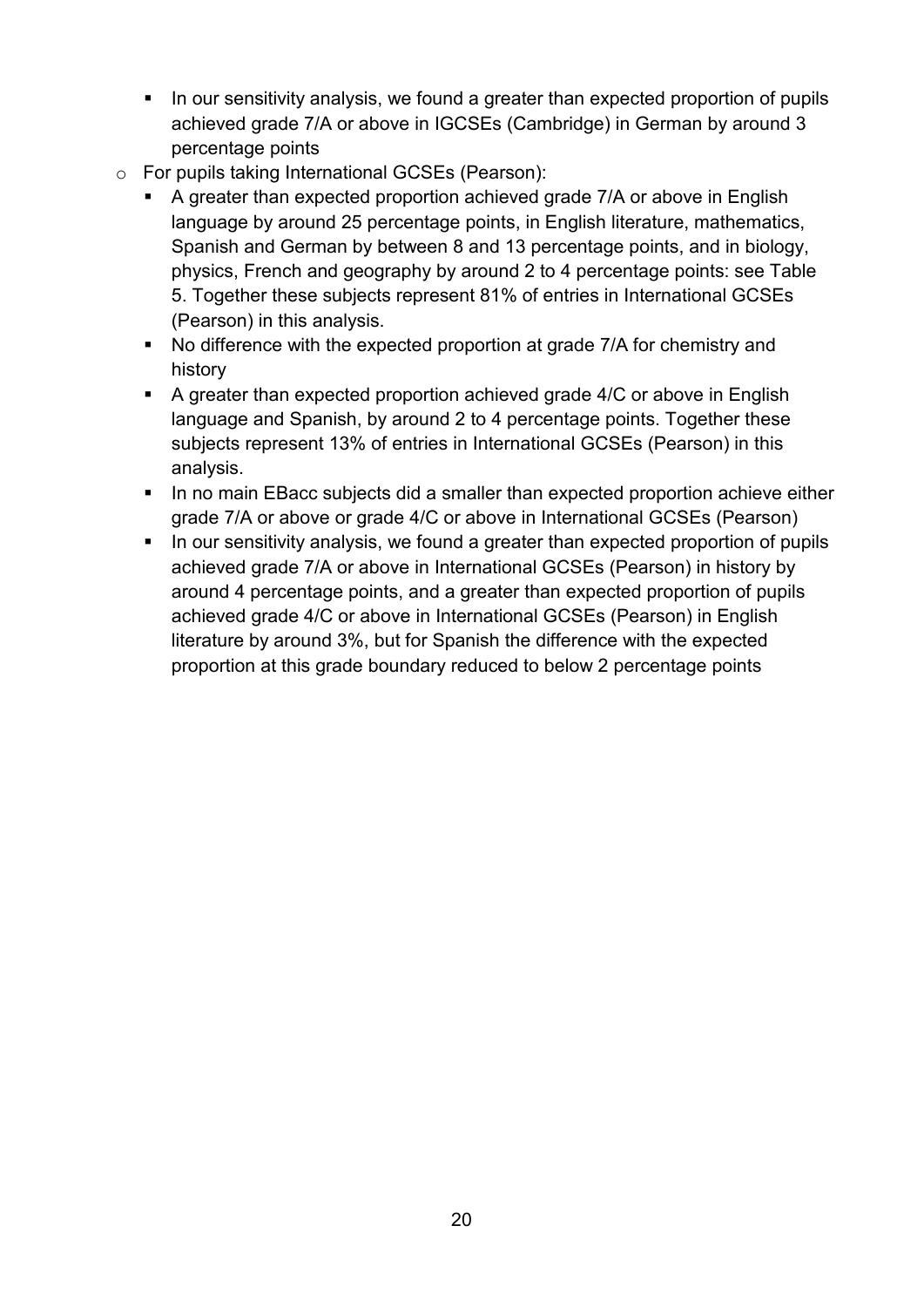#### **Table 4: Chained equating of GCSEs and IGCSEs (Cambridge) in EBacc subjects, by pupils at the end of key stage 4**

| <b>Number of candidates</b> |                              |             |                      | Grade 7/A                         |                   | Grade 4/C                                    |                                     |                   |  |
|-----------------------------|------------------------------|-------------|----------------------|-----------------------------------|-------------------|----------------------------------------------|-------------------------------------|-------------------|--|
| <b>Subject</b>              | <b>IGCSEs</b><br>(Cambridge) | <b>GCSE</b> | <b>Actual</b><br>%40 | <b>Expected</b><br>$^{0}/_{0}$ 41 | <b>Difference</b> | <b>Actual</b><br>$\frac{9}{6}$ <sup>40</sup> | <b>Expected</b><br>$^{9}/_{0}^{41}$ | <b>Difference</b> |  |
| English<br>language         | 10,333                       | 20,029      | 67.1%                | 61.4%                             | 5.7%              | 97.3%                                        | 97.2%                               | 0.1%              |  |
| English<br>literature       | 11,021                       | 17,155      | 72.3%                | 67.1%                             | 5.2%              | 98.1%                                        | 98.4%                               | $-0.3%$           |  |
| <b>Mathematics</b>          | 197                          | 14,988      | 71.6%                | 76.6%                             | $-5.1%$           | 92.4%                                        | 98.0%                               | $-5.6%$           |  |
| Biology                     | 1,003                        | 10,505      | 55.5%                | 70.7%                             | $-15.2%$          | 92.8%                                        | 96.9%                               | $-4.1%$           |  |
| Chemistry                   | 491                          | 9,876       | 53.0%                | 67.2%                             | $-14.3%$          | 92.1%                                        | 96.3%                               | $-4.3%$           |  |
| Physics                     | 769                          | 9,636       | 66.3%                | 73.3%                             | $-7.0\%$          | 95.3%                                        | 97.7%                               | $-2.3%$           |  |
| French                      | 4,377                        | 6,983       | 71.7%                | 75.6%                             | $-3.9%$           | 96.0%                                        | 97.1%                               | $-1.1%$           |  |
| Spanish                     | 2,843                        | 5,993       | 71.1%                | 74.7%                             | $-3.7%$           | 95.8%                                        | 96.7%                               | $-0.9%$           |  |
| German                      | 1,314                        | 2,396       | 74.7%                | 76.3%                             | $-1.7%$           | 97.4%                                        | 96.6%                               | 0.8%              |  |
| History                     | 6,998                        | 8,265       | 72.7%                | 74.3%                             | $-1.6%$           | 95.4%                                        | 95.4%                               | 0.0%              |  |
| Geography                   | 2,647                        | 15,065      | 60.7%                | 64.1%                             | $-3.4%$           | 95.0%                                        | 95.7%                               | $-0.7%$           |  |

England, Independent schools, 2018

#### **Table 5: Chained equating of GCSEs and International GCSEs (Pearson) in EBacc subjects, by pupils at the end of key stage 4**

| <b>Number of candidates</b> |                                            |             |                                            | Grade 7/A                                    |                   | Grade 4/C                                    |                                     |                   |  |
|-----------------------------|--------------------------------------------|-------------|--------------------------------------------|----------------------------------------------|-------------------|----------------------------------------------|-------------------------------------|-------------------|--|
| <b>Subject</b>              | International<br><b>GCSEs</b><br>(Pearson) | <b>GCSE</b> | <b>Actual</b><br>$^{9}/_{0}$ <sup>42</sup> | <b>Expected</b><br>$^{0}/_{0}$ <sup>43</sup> | <b>Difference</b> | <b>Actual</b><br>$\frac{9}{6}$ <sup>42</sup> | <b>Expected</b><br>$^{9}/_{0}^{43}$ | <b>Difference</b> |  |
| English<br>language         | 9,864                                      | 20,029      | 74.8%                                      | 49.5%                                        | 25.3%             | 98.5%                                        | 94.9%                               | 3.6%              |  |
| English<br>literature       | 8,981                                      | 17,155      | 69.1%                                      | 55.8%                                        | 13.3%             | 98.4%                                        | 96.8%                               | 1.6%              |  |
| <b>Mathematics</b>          | 25,882                                     | 14,988      | 71.1%                                      | 60.4%                                        | 10.7%             | 97.7%                                        | 96.5%                               | 1.2%              |  |
| Biology                     | 13,298                                     | 10,505      | 83.2%                                      | 79.0%                                        | 4.1%              | 97.7%                                        | 99.2%                               | $-1.5%$           |  |
| Chemistry                   | 13,605                                     | 9,876       | 81.0%                                      | 80.3%                                        | 0.7%              | 98.4%                                        | 99.4%                               | $-1.0%$           |  |
| Physics                     | 13,466                                     | 9,636       | 82.7%                                      | 80.1%                                        | 2.7%              | 97.5%                                        | 99.3%                               | $-1.7%$           |  |
| French                      | 4,440                                      | 6,983       | 73.0%                                      | 70.4%                                        | 2.6%              | 96.2%                                        | 96.1%                               | 0.1%              |  |
| Spanish                     | 4,153                                      | 5,993       | 74.1%                                      | 66.0%                                        | 8.2%              | 96.9%                                        | 94.9%                               | 2.0%              |  |
| German                      | 1,959                                      | 2,396       | 76.6%                                      | 64.6%                                        | 12.0%             | 97.3%                                        | 95.8%                               | 1.5%              |  |
| History                     | 6,086                                      | 8,265       | 73.4%                                      | 71.7%                                        | 1.7%              | 95.7%                                        | 95.5%                               | 0.2%              |  |
| Geography                   | 2,339                                      | 15,065      | 78.6%                                      | 76.3%                                        | 2.3%              | 96.5%                                        | 97.5%                               | $-1.0%$           |  |

England, Independent schools, 2018

<span id="page-20-0"></span><sup>&</sup>lt;sup>40</sup> This column shows the proportion of candidates in the international GCSE sample who actually achieved the grade (or better)

<span id="page-20-1"></span><sup>&</sup>lt;sup>41</sup> This column shows the proportion of candidates in the international GCSE sample expected to achieve this grade or better, based on their main GCSE grade

<span id="page-20-2"></span><sup>42</sup> See footnote 40

<span id="page-20-3"></span><sup>43</sup> See footnote 41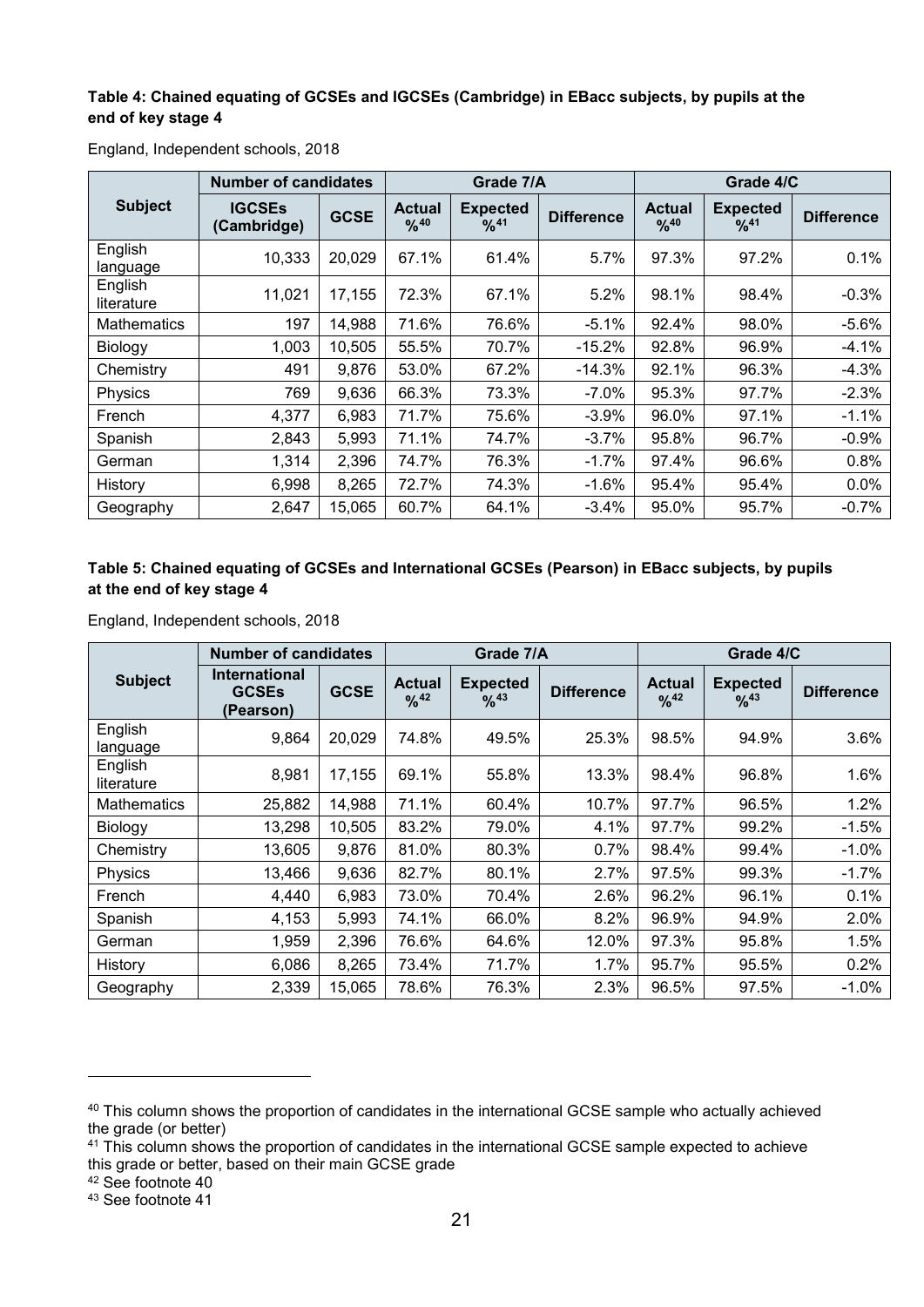# <span id="page-21-2"></span><span id="page-21-0"></span>**Progression to key stage 5**

# <span id="page-21-1"></span>**Progression to key stage 5 average point score analysis**

## **Methodology**

Using 16-18 attainment data,<sup>[44](#page-21-3)</sup> we look at A level entries by independent school pupils aged 16 to 18 in 2018, in the main EBacc subjects, $45$  and calculate the average A level point score[46](#page-21-5) for those who took the subject as an international GCSE at key stage 4, and those who took a GCSE. This is to test whether pupils who take international GCSEs are better prepared for A level, and make more progress between key stage 4 and key stage 5 as a result, but this analysis is necessarily based on different years of key stage 4 performance to analyses in previous sections.

As we look at entries into A levels<sup>[47](#page-21-6)</sup> in 2018, pupils will have entered GCSEs and international GCSEs<sup>[48](#page-21-7)</sup> in years prior to 2018, and most commonly in 2016. This means there are very few entries into reformed GCSEs in this analysis, with a small number of entries in reformed GCSEs in 2017 included.

In presenting our results we group pupils by their key stage 4 point score in the subject, giving us a range of subject-grade pairs for each qualification type. We focus on those subject-grade pairs with more than 100 A level entries. Care should be taken when comparing figures due to large variability in the number of entries.

We focus on subject-specific progression, i.e. looking at the point score achieved in, for example, A level physics for those who took physics at key stage 4. An alternative measure would be to look at A level performance across all the subjects a pupil takes. This would capture any potential spillover benefits from taking an international GCSE in one subject at key stage 4 on progression to other subjects at key stage 5. However, this may also falsely attribute better progression to qualification type when it is caused mainly by other factors.

<span id="page-21-3"></span><sup>44</sup> Please see the [Quality and methodology: A level and other 16 to 18 results: 2017 to 2018 \(revised\)](https://www.gov.uk/government/statistics/a-level-and-other-16-to-18-results-2017-to-2018-revised)

<span id="page-21-4"></span>information document which provides information on the data sources, their coverage and quality <sup>45</sup> See Table 2 for a list of subjects included in this definition

<span id="page-21-5"></span><sup>46</sup> See Table 10 for more information about this measure

<span id="page-21-6"></span><sup>&</sup>lt;sup>47</sup> Simple discounting rules apply, taking the best result a pupil achieved in a subject at A level.

<span id="page-21-7"></span><sup>48</sup> Simple discounting rules apply, taking the best result a pupil achieved in subject at key stage 4. If a pupil achieved the same result in GCSE and an international GCSE, discounting is not applied and both results are reported.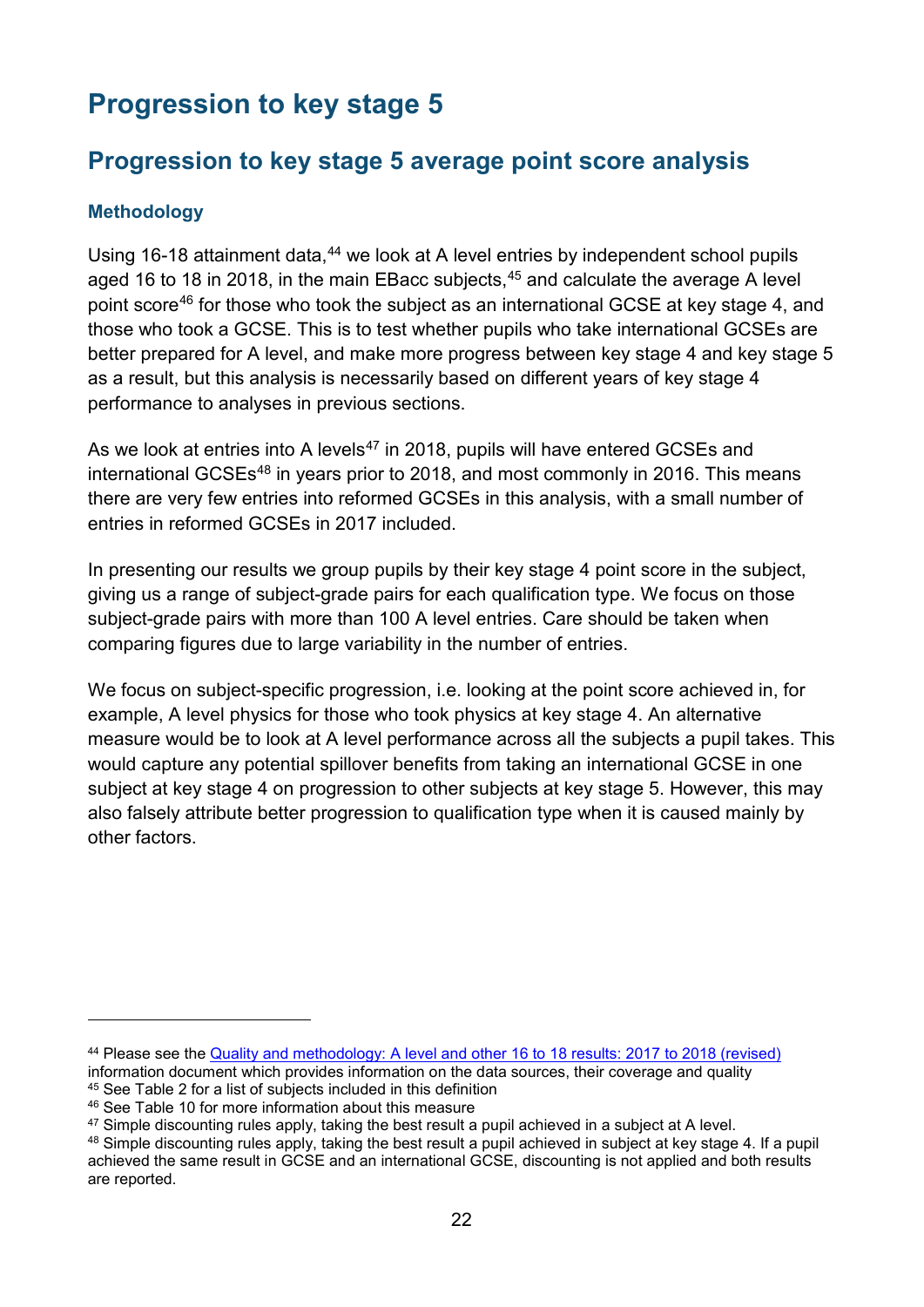## **Findings**[49](#page-22-0)

- In our average point score analysis focusing on progression from key stage 4 to A level within the main EBacc subjects:<sup>[50](#page-22-1)</sup>
	- o Pupils taking IGCSEs (Cambridge) achieved:
		- The same A level fine grade<sup>[51](#page-22-2)</sup> as GCSE pupils in 8 of 9 key stage 4 subjectgrade pairs analysed with more than 100 entries: see Chart 6 and Table 11
		- $\blacksquare$  One A level fine grade lower than GCSE pupils, for pupils attaining grade 8.5/A\* at key stage 4[52](#page-22-3) in biology
	- o Pupils taking International GCSEs (Pearson) achieved:
		- The same A level fine grade as GCSE pupils in 9 out of the 18 key stage 4 subject-grade pairs analysed with more than 100 entries
		- One A level fine grade lower than GCSE pupils in 7 out of 18 pairs:
			- $G$  Grades 5.5/B in English literature at key stage 4
			- $G$  Grades 7/A in biology, chemistry, physics and mathematics at key stage 4
			- $G$  Grades 8.5/A\* in biology, mathematics and history at key stage 4
		- Two A level fine grades lower than GCSE, for pupils attaining grade in 7/A in mathematics at key stage 4
		- One A level fine grade higher than GCSE, for pupils attaining grade in 5.5/B in history at key stage 4

<span id="page-22-0"></span><sup>49</sup> When we refer to statistical significance in this section, this is based on results that are significant at the 5% level, at least

<span id="page-22-1"></span><sup>50</sup> See Table 2 for a list of subjects included in this definition

<span id="page-22-2"></span><sup>51</sup> See Table 10 for more information about this measure. Fine grades such as B-, B and B+ are assigned by evenly distributing the points around the point score i.e. 40 points for a grade B. These are reported to help interpret the average point score per entry in terms of grades that are meaningful for the types of qualification reported within each performance cohort

<span id="page-22-3"></span> $52$  See Table 1 for more information about the conversion between key stage 4 grades and points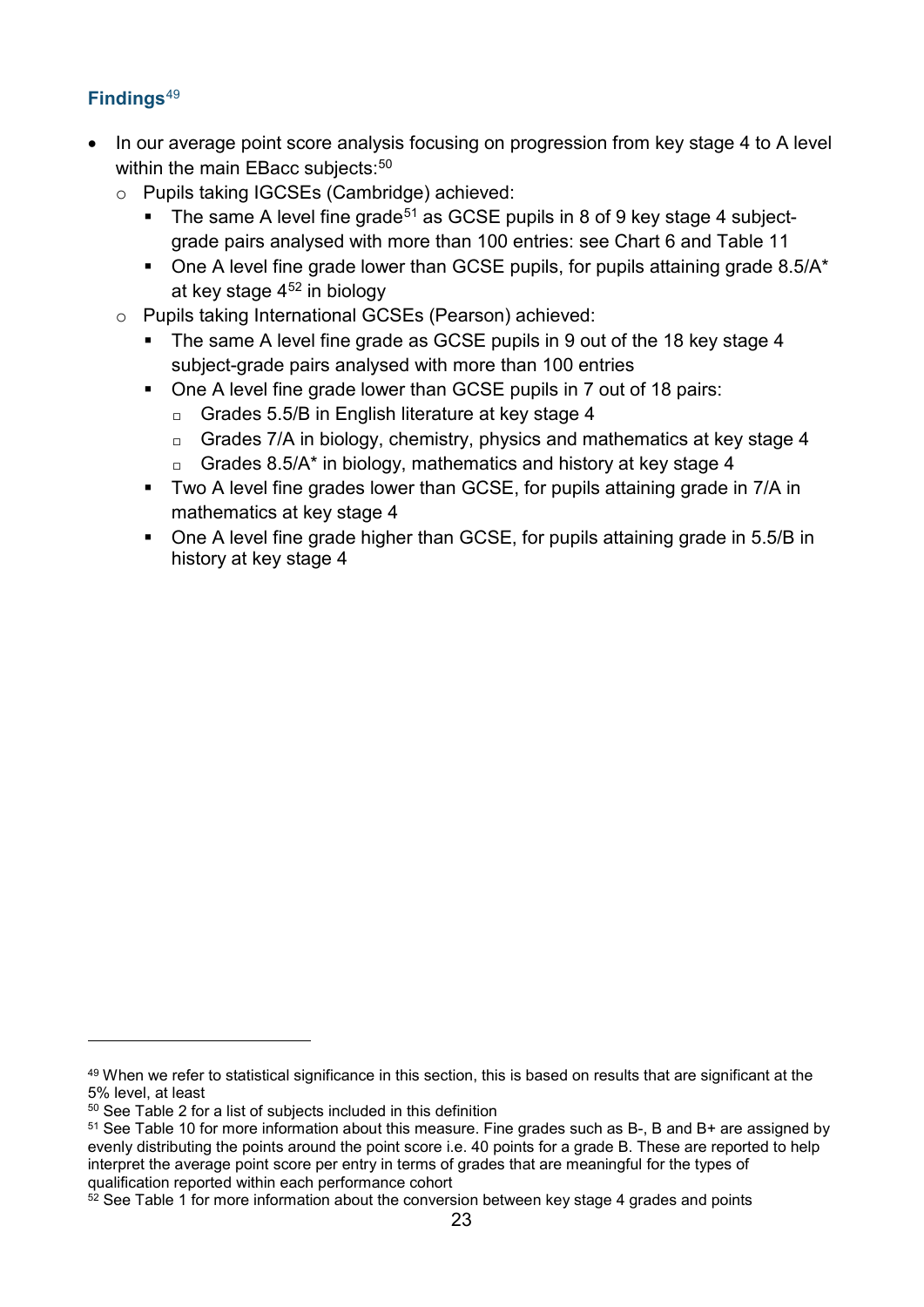**Chart 6: A level average point score by subject, qualification type and key stage 4 points**

England, Independent schools, 2018



# <span id="page-23-0"></span>**Progression to key stage 5 regression analysis**

## **Methodology**

For the main EBacc subjects<sup>[53](#page-23-1)</sup> we carry out multiple linear regression analysis, estimated by Ordinary Least Squares (OLS). This is a statistical technique that uses several factors (for example, pupil and school characteristics and type of qualification taken) to predict outcomes (for example, grade achieved). In our subject regressions, we account for the clustering of pupils within schools using clustered standard errors.

In this analysis, the dependent variable is A level point score achieved in a subject, with 10 points representing the difference between A level grades.<sup>[54](#page-23-2)</sup> We control for: the qualification type a pupil took for that subject at key stage 4, and the key stage 4 points achieved by the pupil in that subject.

As in the key stage 4 subject regression analysis, we also include a proxy measure of school quality, estimated in a separate regression model. This model includes results in all A level subjects by pupils who also took this subject at key stage 4, and controls for key

<span id="page-23-1"></span><sup>53</sup> See Table 2 for a list of subjects included in this definition

<span id="page-23-2"></span><sup>54</sup> See Table 10 for more information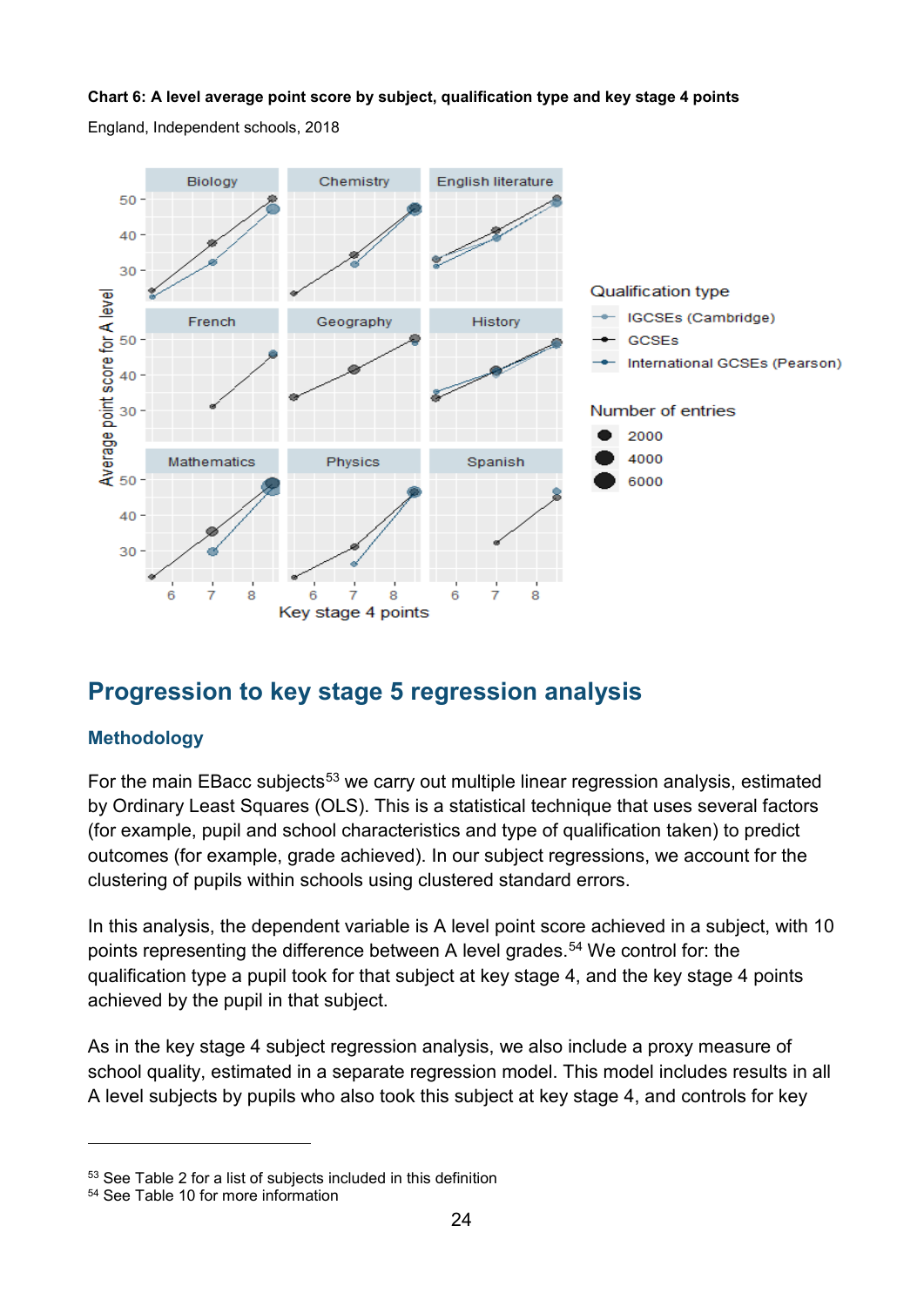stage 4 point score, subject, an interaction term between point score and subject, key stage 4 qualification type and the school a pupil attends (denoted by its Unique Reference Number), modelled as a random effect. We then extract this random effect and include it is an additional variable in our subject regressions. Additionally, we have run sensitivity analysis where school quality is estimated using a fixed effect model.

Again, incorporating the school quality measure increases the amount of variation in results that we are able to explain analytically. However, we can only control for observable characteristics and there will be characteristics not included in our regressions that will also explain results.<sup>55</sup>

Therefore again, users should interpret the results as a comparison of A level point score for pupils taking different types of qualifications at key stage 4, when controlling for the characteristics mentioned. The associations that we identify do not allow us to infer causality and although a finding might support a particular hypothesis, it is not, on its own, absolute proof.

## **Findings**[56](#page-24-1)

- In our regression analysis focusing on progression from key stage 4 to A level within the main EBacc subjects: [57](#page-24-2)
	- o Pupils taking IGCSEs (Cambridge) achieved lower A level grades than expected relative to GCSE pupils, by around a sixth of a grade on average:<sup>[58](#page-24-3)</sup> see Table 14 and Table 15:
		- They achieved statistically significantly lower A level grades than GCSE pupils in English literature, English language, history, geography, French and biology by around 0.2-0.4 grades. Together, these subjects represent 84% of entries in IGCSEs (Cambridge) in this analysis
		- They achieved statistically significantly higher A level grades than GCSE pupils in mathematics (by 0.7 grades) and physics (by 0.2 grades), but entries in these subjects were small, together representing 4% of entries in IGCSEs (Cambridge) in this analysis
		- **There was no statistically significant difference in chemistry, German and** Spanish
		- **IF** In our sensitivity analysis, where school quality is modelled as a fixed effect, we saw small changes in the size of some coefficients in absolute value, by an

<span id="page-24-0"></span> $55$  In Table 14 and Table 15 we present the R<sup>2</sup> values for all our regressions, which gives the proportion of variation in the dependent variable that is explained by the independent variables. These range from 35% to 49%.

<span id="page-24-1"></span><sup>56</sup> When we refer to statistical significance in this section, this is based on results that are significant at the 5% level, at least

<span id="page-24-2"></span><sup>57</sup> See Table 2 for a list of subjects included in this definition

<span id="page-24-3"></span><sup>58</sup> This is derived from taking a weighted average across EBacc subjects, with statistically insignificant results treated as representing no difference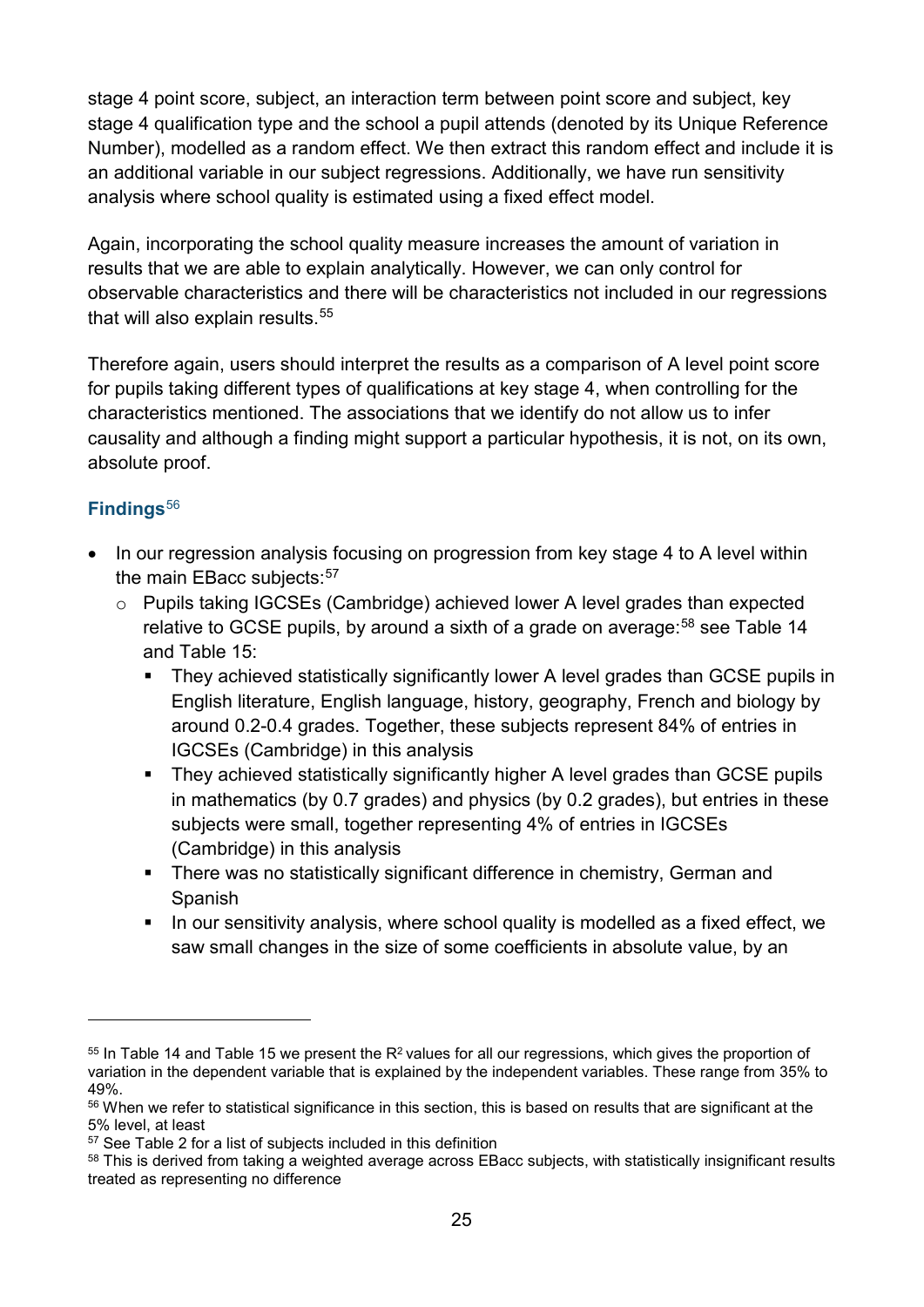average of 0.01 grades and a maximum of 0.03 grades. However, there were no changes to the significance of coefficients, at the 5% significance level.

- o Pupils taking International GCSEs (Pearson) pupils achieved lower A level grades than expected relative to GCSE pupils, by more than a quarter of a grade on average,[59](#page-25-0) see Table 14 and Table 15:
	- They achieved lower A level grades than GCSE pupils in mathematics and the sciences by 0.2-0.4 grades. Together, these subjects represent 80% of entries in International GCSEs (Pearson) in this analysis
	- They also achieved lower A level grades than GCSE pupils in English language, English literature, German, history and geography, by around 0.1-0.3 grades. Together, these subjects represent 15% of entries in International GCSEs (Pearson) in this analysis
	- There was no statistically significant difference for French and Spanish
	- In no subjects did pupils taking International GCSEs (Pearson) attain statistically significantly higher A level grades than pupils taking GCSEs
	- In our sensitivity analysis, where school quality is modelled as a fixed effect, we saw small changes in the size of some coefficients in absolute value, by an average of 0.01 grades and a maximum of 0.02 grades. In this analysis we found that pupils taking International GCSEs (Pearson) did not achieve statistically significantly different A level grades in history to pupils taking GCSEs.

<span id="page-25-0"></span><sup>&</sup>lt;sup>59</sup> Simple discounting rules apply, taking the best result a pupil achieved in subject at key stage 4. If a pupil achieved the same result in GCSE and international GCSE, discounting is not applied and both results are reported.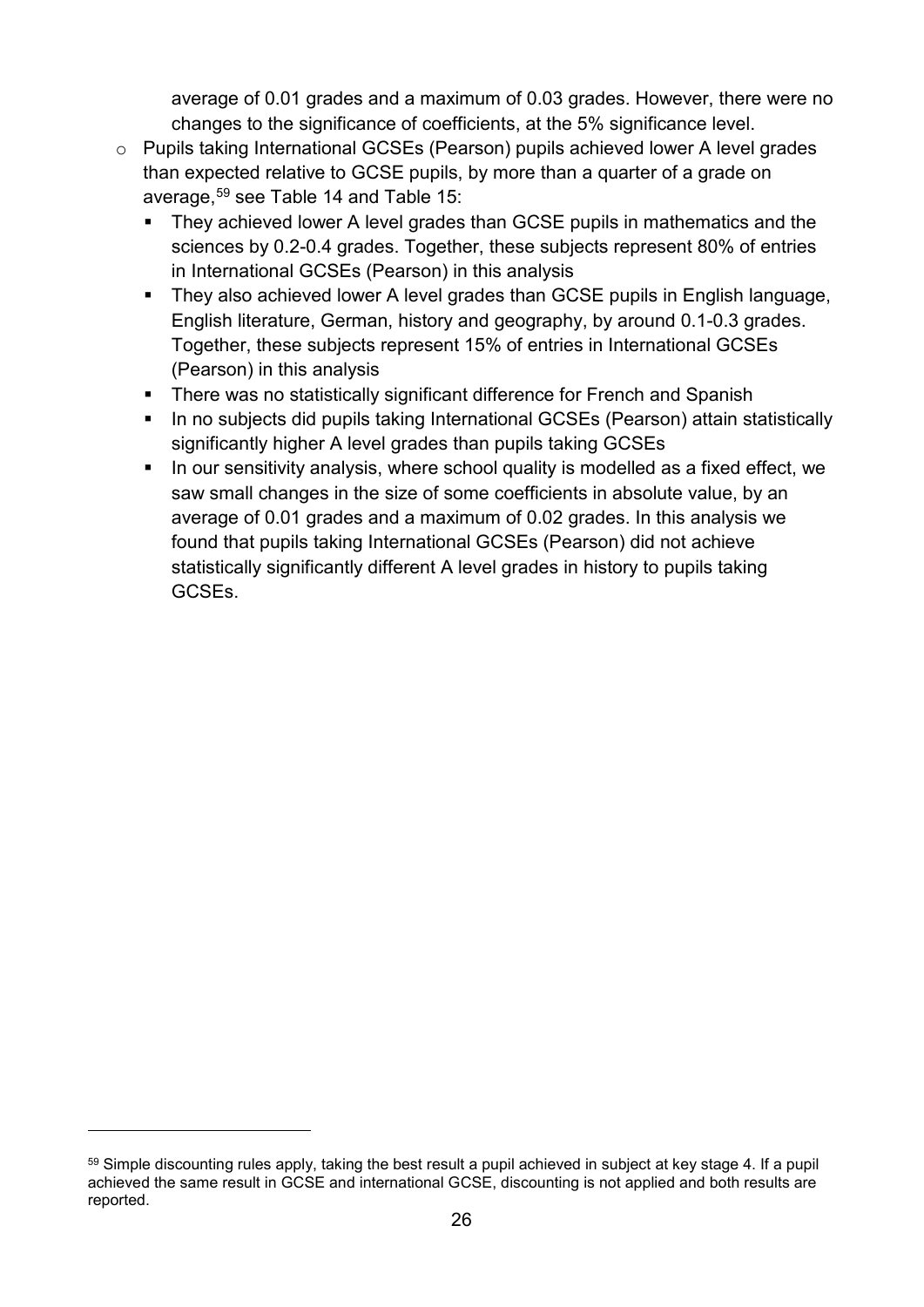# <span id="page-26-0"></span>**Additional Tables**

#### **Table 6: Average point score in main EBacc subjects by pupils at the end of key stage 4 by qualification type and key stage 2 prior attainment group**

England, Independent schools, 2018

| <b>Qualification type</b>            |               | Key stage 2 prior attainment group |     |     |     |     |     |           |     |     |
|--------------------------------------|---------------|------------------------------------|-----|-----|-----|-----|-----|-----------|-----|-----|
|                                      |               | 3 <sub>C</sub>                     | 3B  | 3A  | 4C  | 4B  | 4A  | <b>5C</b> | 5Β  | 5Α  |
| <b>GCSEs</b>                         | $2.2^{\circ}$ | 2.9                                | 3.1 | 3.5 | 4.0 | 4.6 | 5.3 | 6.0       | 6.9 |     |
| <b>IGCSEs (Cambridge)</b>            | 3.2           | 3.3                                | 3.6 | 3.3 | 4.1 | 5.0 | 5.6 | 6.2       |     |     |
| <b>International GCSEs (Pearson)</b> | 3.5           | 4.0                                | 4.0 | 4.1 | 4.7 | 5.3 | 6.0 | 6.        | 7.6 | 8.2 |

**Table 7: Percentage of entries at grade 4/C and above, and 7/A and above, in main EBacc subjects by pupils at the end of key stage 4 by qualification type and key stage 2 prior attainment group**

England, Independent schools, 2018

| <b>Qualification</b><br>type                      | Grade              | $\mathbf{2}$ | 3 <sub>C</sub> | 3B  | 3A  | 4C  | 4B  | 4A  | <b>5C</b> | 5 <sub>B</sub> | <b>5A</b> |
|---------------------------------------------------|--------------------|--------------|----------------|-----|-----|-----|-----|-----|-----------|----------------|-----------|
| <b>GCSEs</b>                                      | $4/C$ and<br>above | 19%          | 31%            | 35% | 47% | 63% | 75% | 87% | 95%       | 98%            | 100%      |
|                                                   | 7/A and<br>above   | 3%           | 1%             | 2%  | 4%  | 5%  | 12% | 21% | 38%       | 62%            | 83%       |
| <b>IGCSEs</b><br>(Cambridge)                      | $4/C$ and<br>above | 57%          | 45%            | 52% | 52% | 72% | 82% | 92% | 96%       | 99%            | 100%      |
|                                                   | 7/A and<br>above   | $0\%$        | $0\%$          | 7%  | 3%  | 11% | 24% | 33% | 50%       | 76%            | 91%       |
| <b>International</b><br><b>GCSEs</b><br>(Pearson) | $4/C$ and<br>above | 53%          | 59%            | 63% | 58% | 76% | 85% | 93% | 97%       | 99%            | 100%      |
|                                                   | 7/A and<br>above   | 13%          | 10%            | 3%  | 11% | 20% | 31% | 43% | 61%       | 83%            | 94%       |

#### **Table 8: Entries in main EBacc subjects by pupils at the end of key stage 4 by qualification type and key stage 2 prior attainment (PA) group**

| Qualification<br>type         |              | $\mathbf 2$ | 3C  | 3B  | 3A  | 4C    | 4B    | 4A    | <b>5C</b> | 5B     | <b>5A</b> | <b>PA</b> info<br><b>Missing</b> | Total   |
|-------------------------------|--------------|-------------|-----|-----|-----|-------|-------|-------|-----------|--------|-----------|----------------------------------|---------|
| <b>GCSEs</b>                  |              | 159         | 216 | 371 | 743 | 1.757 | 4,314 | .590  | 11,985    | 16,620 | 8,695     | 72,140                           | 124,592 |
|                               | 0%           | 0%          | 0%  | 0%  | 1%  | 1%    | 3%    | 6%    | 10%       | 13%    | 7%        | 58%                              | 100%    |
| <b>IGCSEs</b>                 | $\mathbf{0}$ |             | 22  | 29  | 69  | 189   | 500   | 1,177 | 2,399     | 5,252  | 4,071     | 31,721                           | 45,436  |
| (Cambridge)                   | 0%           | 0%          | 0%  | 0%  | 0%  | 0%    | 1%    | 3%    | 5%        | 12%    | 9%        | 70%                              | 100%    |
| International<br><b>GCSEs</b> | 0            | 15          | 29  | 59  | 132 | 525   | .3461 | 3,235 | 6,452     | 13,533 | 9,080     | 74,447                           | 108,853 |
| (Pearson)                     | $0\%$        | 0%          | 0%  | 0%  | 0%  | 0%l   | $1\%$ | 3%    | 6%        | 12%    | 8%        | 68%                              | 100%    |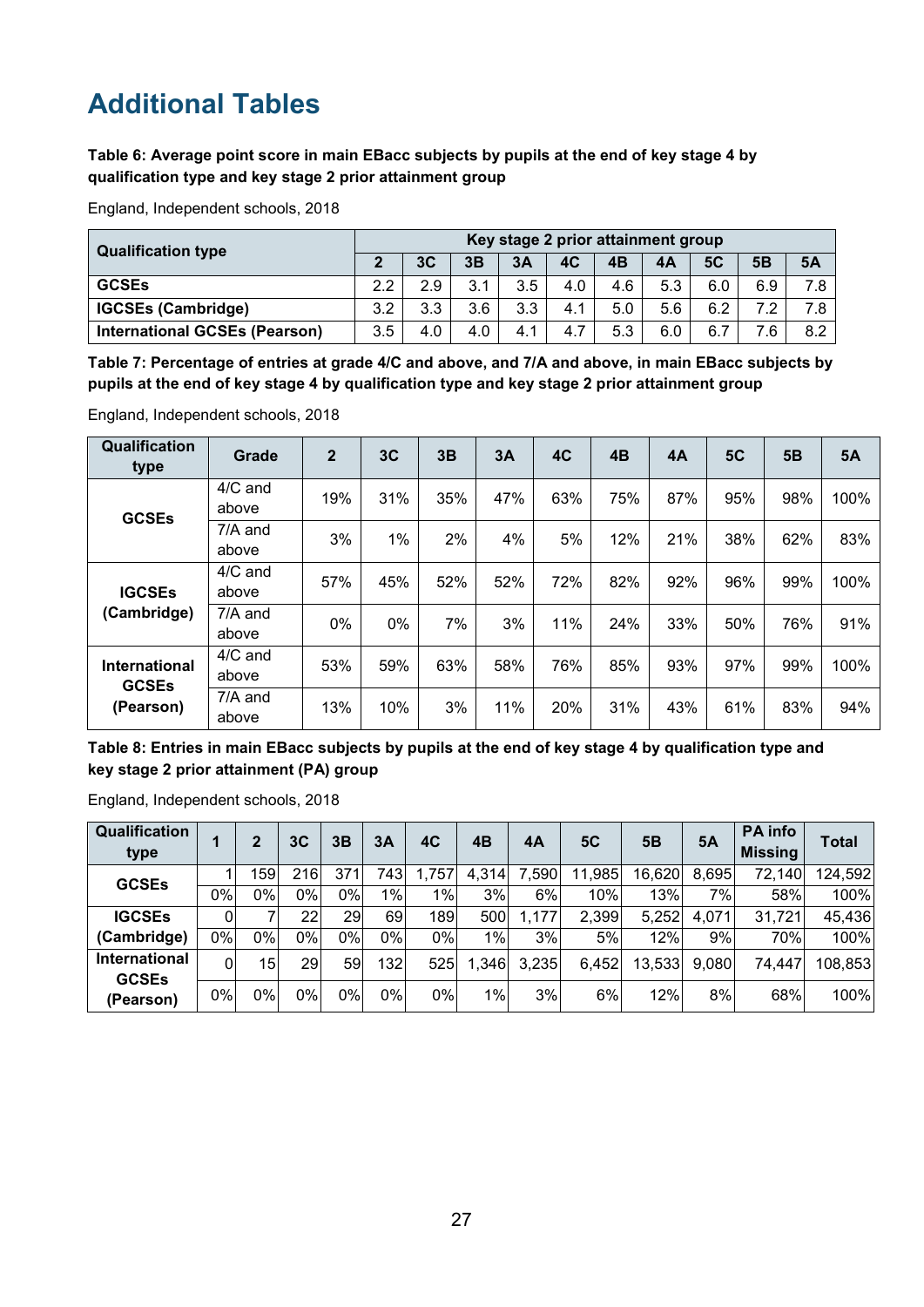#### **Table 9: Difference in average point score between GCSEs and international GCSES by pupils at the end of key stage 4, in selected subjects**

|                                          |                | <b>IGCSEs (Cambridge)</b>                             | <b>International GCSEs</b><br>(Pearson) |                                                       |  |
|------------------------------------------|----------------|-------------------------------------------------------|-----------------------------------------|-------------------------------------------------------|--|
| <b>Subject</b>                           | <b>Entries</b> | Difference in<br>average<br>point score<br>with GCSEs | <b>Entries</b>                          | Difference in<br>average<br>point score<br>with GCSEs |  |
| Biology                                  | 1,049          | $-0.52$                                               | 13,899                                  | 0.61                                                  |  |
| <b>Business Studies</b>                  | 720            | 0.17                                                  | 406                                     | $-0.57$                                               |  |
| Chemistry                                | 520            | $-0.84$                                               | 14,157                                  | 0.41                                                  |  |
| Chinese                                  | 283            | $-1.20$                                               | 754                                     | 0.11                                                  |  |
| <b>Computer Studies/Computing</b>        | 1,370          | 0.92                                                  |                                         |                                                       |  |
| Design & Technology                      | 466            | 0.98                                                  |                                         |                                                       |  |
| Drama & Theatre Studies                  | 610            | $-0.19$                                               |                                         |                                                       |  |
| Economics                                | 315            | 0.92                                                  | 342                                     | 1.02                                                  |  |
| English Language                         | 10,747         | 0.88                                                  | 10,294                                  | 1.43                                                  |  |
| English Literature                       | 11,402         | 0.85                                                  | 9,124                                   | 0.99                                                  |  |
| French                                   | 4,609          | 0.69                                                  | 4,650                                   | 0.88                                                  |  |
| Geography                                | 2,912          | $-0.17$                                               | 2,540                                   | 0.63                                                  |  |
| German                                   | 1,416          | 0.89                                                  | 2,023                                   | 0.91                                                  |  |
| History                                  | 7,329          | 0.77                                                  | 6,284                                   | 0.75                                                  |  |
| Information & Communications Technology  | 407            | $-0.22$                                               | 242                                     | 0.29                                                  |  |
| Italian                                  | 355            | $-0.03$                                               |                                         |                                                       |  |
| <b>Mathematics</b>                       | 271            | 0.51                                                  | 27,630                                  | 1.45                                                  |  |
| <b>Music</b>                             | 537            | 0.41                                                  |                                         |                                                       |  |
| <b>Physical Education/Sports Studies</b> | 808            | 0.52                                                  |                                         |                                                       |  |
| Physics                                  | 811            | $-0.02$                                               | 14,019                                  | 0.57                                                  |  |
| Spanish                                  | 3,030          | 0.75                                                  | 4,318                                   | 0.98                                                  |  |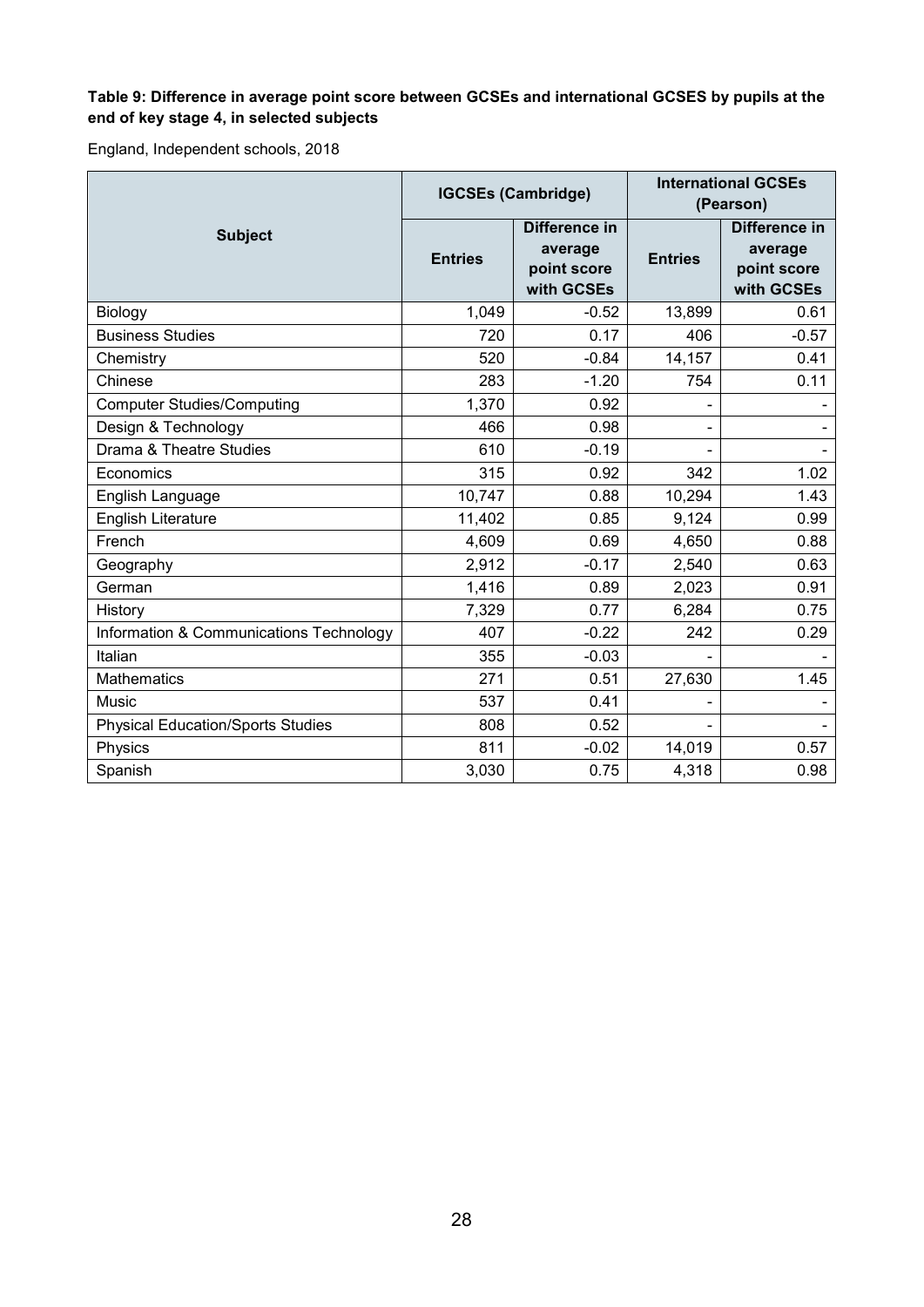#### **Table 10: A level performance measures**

|       | A level grade   A level point score | Average point score (APS) band <sup>60</sup> | Fine grade <sup>61</sup> |
|-------|-------------------------------------|----------------------------------------------|--------------------------|
|       | (for comparison only)               |                                              |                          |
| $A^*$ | 60                                  | $58.34 - 60.00$                              | $A^*$                    |
|       |                                     | $55.00 - 58.33$                              | $A^*$ -                  |
|       |                                     | 51.67 - 54.99                                | A+                       |
| A     | 50                                  | 48.34 - 51.66                                | A                        |
|       |                                     | 45.00 - 48.33                                | A-                       |
| B     |                                     | 41.67 - 44.99                                | $B+$                     |
|       | 40                                  | 38.34 - 41.66                                | B                        |
|       |                                     | $35.00 - 38.33$                              | <b>B-</b>                |
|       |                                     | 31.67 - 34.99                                | $C+$                     |
| C     | 30                                  | 28.34 - 31.66                                | $\mathsf{C}$             |
|       |                                     | 25.00 - 28.33                                | $C-$                     |
|       |                                     | 21.67 - 24.99                                | D+                       |
| D     | 20                                  | 18.34 - 21.66                                | D                        |
|       |                                     | 15.00 - 18.33                                | D-                       |
|       |                                     | 11.67 - 14.99                                | E+                       |
| E     | 10                                  | $8.34 - 11.66$                               | E                        |
|       |                                     | $5.00 - 8.33$                                | E-                       |
| U     | 0                                   | <b>Below 5.00</b>                            | U                        |

<span id="page-28-0"></span><sup>60</sup> The average point score per entry is calculated by dividing the total number of points achieved by students in a particular cohort by the total size of entries for those students

<span id="page-28-1"></span> $61$  Fine grades such as B-, B and B+ are assigned by evenly distributing the points around the point score i.e. 40 points for a grade B. These are reported to help interpret the average point score per entry in terms of grades that are meaningful for the types of qualification reported within each performance cohort.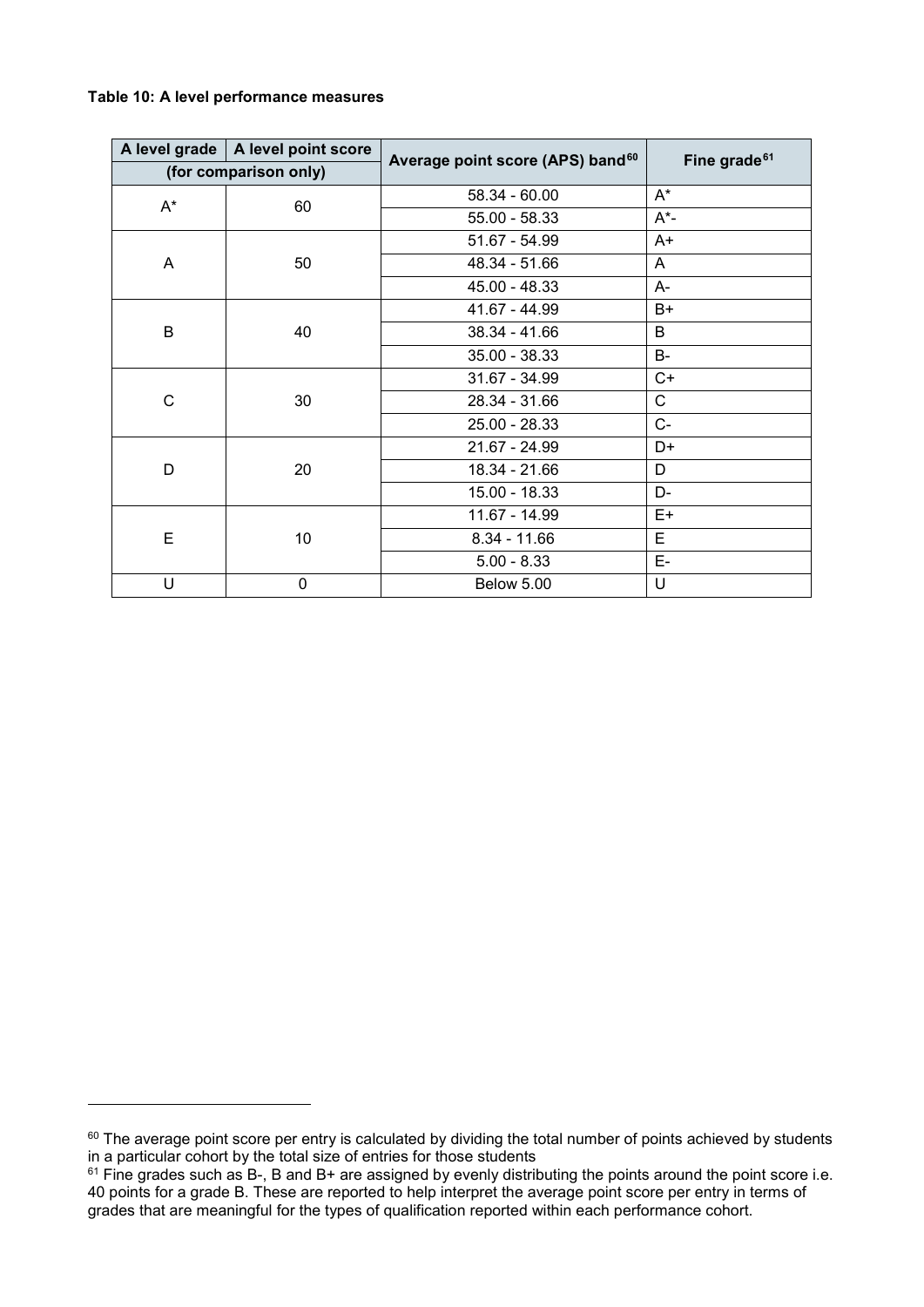### **Table 11: A level average point score by key stage 4 subject and qualification type**

|                       |                       |             | <b>Number of entries</b>     |                                                   |              | A level average point score (fine grade) |                                                   |  |
|-----------------------|-----------------------|-------------|------------------------------|---------------------------------------------------|--------------|------------------------------------------|---------------------------------------------------|--|
| <b>Subject</b>        | Key stage 4<br>points | <b>GCSE</b> | <b>IGCSEs</b><br>(Cambridge) | <b>International</b><br><b>GCSEs</b><br>(Pearson) | <b>GCSE</b>  | <b>IGCSEs</b><br>(Cambridge)             | <b>International</b><br><b>GCSEs</b><br>(Pearson) |  |
|                       | 5.5/B                 | 335         |                              | 151                                               | $24.03(D+)$  |                                          | $22.52(D+)$                                       |  |
|                       | 7/A                   | 830         |                              | 559                                               | $37.43(B-)$  |                                          | $32.08 (C+)$                                      |  |
| Biology               | $8.5/A*$              | 806         | 136                          | 2,035                                             | 49.89(A)     | 46.32 $(A-)$                             | 47.06 (A-)                                        |  |
|                       | 5.5/B                 | 213         |                              |                                                   | $23.33(D+)$  |                                          |                                                   |  |
|                       | 7/A                   | 659         |                              | 450                                               | $33.98 (C+)$ |                                          | 31.47 (C)                                         |  |
| Chemistry             | $8.5/A*$              | 934         | 110                          | 2,856                                             | 47.48 (A-)   | $45.45(A-)$                              | 47.20 (A-)                                        |  |
|                       | 5.5/B                 | 137         |                              |                                                   | $22.55(D+)$  |                                          |                                                   |  |
| Physics               | 7/A                   | 406         |                              | 327                                               | 31.18 (C)    |                                          | $26.21 (C-)$                                      |  |
|                       | $8.5/A*$              | 575         |                              | 2,131                                             | 46.38 (A-)   |                                          | 46.44 (A-)                                        |  |
|                       | 5.5/B                 | 431         | 233                          | 143                                               | $32.95 (C+)$ | 33.30 $(C+)$                             | 30.91 (C)                                         |  |
| English<br>literature | 7/A                   | 709         | 558                          | 397                                               | 40.93 (B)    | 38.85 (B)                                | 39.07 (B)                                         |  |
|                       | $8.5/A*$              | 546         | 1258                         | 559                                               | 50.31(A)     | 48.75(A)                                 | 48.75(A)                                          |  |
|                       | 5.5/B                 | 322         |                              |                                                   | $22.52(D+)$  |                                          |                                                   |  |
| <b>Mathematics</b>    | 7/A                   | 1,407       |                              | 1,008                                             | $35.25(B-)$  |                                          | 29.69(C)                                          |  |
|                       | $8.5/A*$              | 2,137       |                              | 6,851                                             | 48.84 (A)    |                                          | 47.66 (A-)                                        |  |
|                       | 5.5/B                 | 827         |                              |                                                   | $33.64 (C+)$ |                                          |                                                   |  |
| Geography             | 7/A                   | 1,285       |                              |                                                   | 41.45(B)     |                                          |                                                   |  |
|                       | $8.5/A*$              | 988         |                              | 202                                               | 50.14 $(A)$  |                                          | 48.81(A)                                          |  |
|                       | 5.5/B                 | 670         |                              | 151                                               | $33.18 (C+)$ |                                          | $35.17(B-)$                                       |  |
| History               | 7/A                   | 1,233       | 260                          | 404                                               | 40.93 (B)    | 39.73 (B)                                | 41.14(B)                                          |  |
|                       | $8.5/A*$              | 1,179       | 638                          | 708                                               | 49.02(A)     | 48.45(A)                                 | 48.16 (A-)                                        |  |
|                       | 5.5/B                 |             |                              |                                                   |              |                                          |                                                   |  |
| French                | 7/A                   | 159         |                              |                                                   | 31.19 (C)    |                                          |                                                   |  |
|                       | $8.5/A*$              | 491         | 338                          | 356                                               | 45.56 (A-)   | 46.09 $(A-)$                             | 46.01 $(A-)$                                      |  |
|                       | 5.5/B                 |             |                              |                                                   |              |                                          |                                                   |  |
| Spanish               | 7/A                   | 166         |                              |                                                   | $32.35 (C+)$ |                                          |                                                   |  |
|                       | $8.5/A*$              | 484         | 283                          | 403                                               | 45.06 (A-)   | 46.89 (A-)                               | 46.58 $(A-)$                                      |  |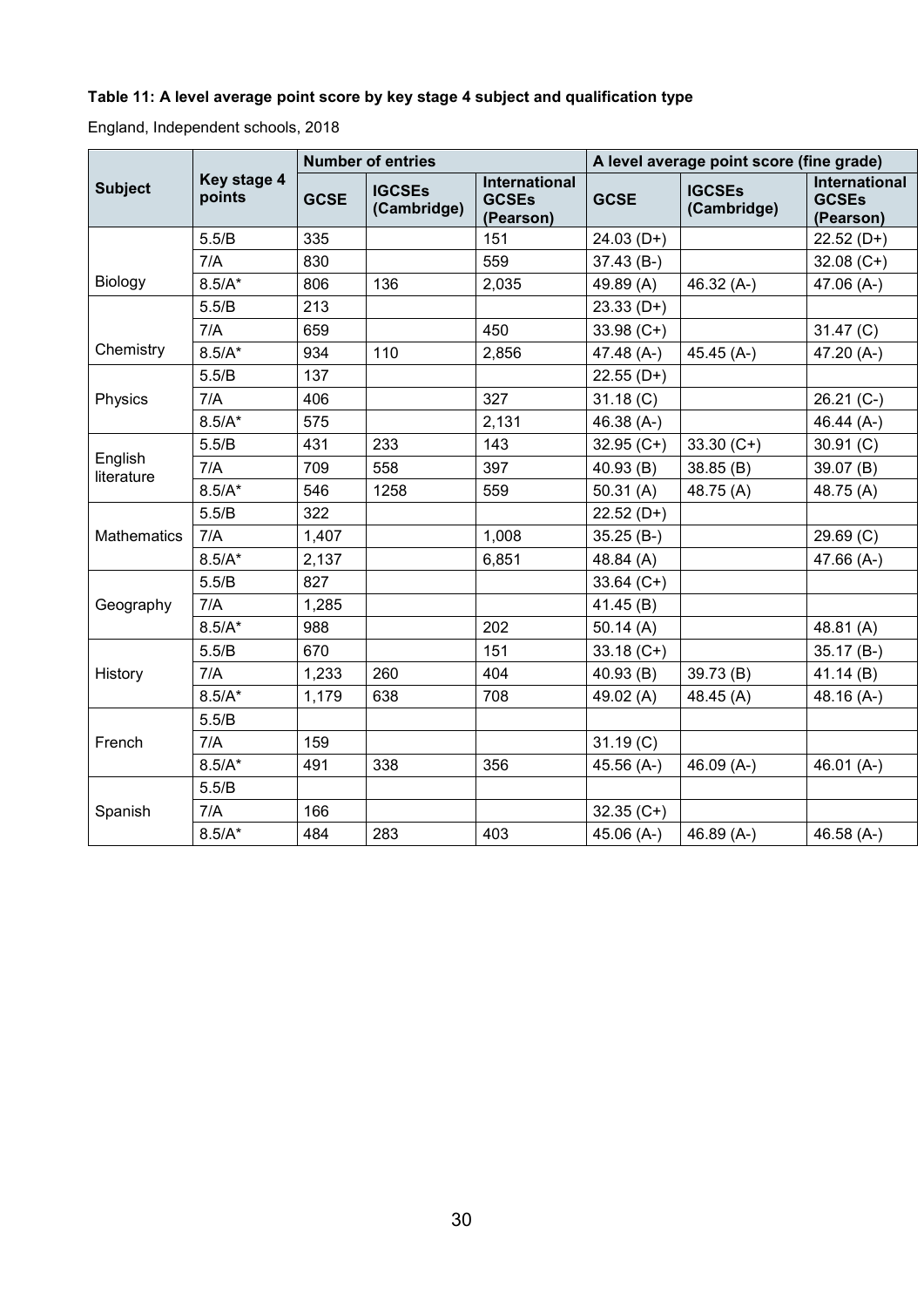#### **Table 12: Key stage 4 EBacc subject regression analysis outputs (Mathematics, English and the sciences)**

|                                               |         | <b>Mathematics</b> |        | <b>English Literature</b> |                   |                 | <b>English Language</b> |           |        | <b>Biology</b> |                   |                   | <b>Chemistry</b> |                   |         | <b>Physics</b> |      |        |
|-----------------------------------------------|---------|--------------------|--------|---------------------------|-------------------|-----------------|-------------------------|-----------|--------|----------------|-------------------|-------------------|------------------|-------------------|---------|----------------|------|--------|
| <b>Independent Variable</b>                   | Coef.   | <b>SE</b>          | Sig.   | Coef.                     | <b>SE</b>         | Sig.            | Coef.                   | <b>SE</b> | Sig.   | Coef.          | <b>SE</b>         | Sig.              | Coef.            | <b>SE</b>         | Sig.    | Coef.          | SE   | Sig.   |
| <b>Qualification type (base = GCSE)</b>       |         |                    |        |                           |                   |                 |                         |           |        |                |                   |                   |                  |                   |         |                |      |        |
| IGCSE (Cambridge)                             | $-0.49$ | 0.40               |        | 0.21                      | 0.03              | $***$           | 0.31                    | 0.03      | $***$  | $-0.66$        | 0.09              | $***$             | $-0.70$          | 0.12              | $***$   | $-0.49$        | 0.10 | $***$  |
| International GCSE (Pearson)                  | 0.48    | 0.03               | $***$  | 0.63                      | 0.03              | $***$           | 1.03                    | 0.03      | $***$  | $-0.07$        | 0.03              |                   | $-0.24$          | 0.03              | $***$   | $-0.11$        | 0.04 | $***$  |
| <b>KS2 average point score</b>                | 2.23    | 0.03               | $***$  | 1.51                      | 0.03              | $***$           | 1.54                    | 0.03      | $***$  | 2.06           | 0.05              | $***$             | 2.09             | 0.06              | $***$   | 2.13           | 0.06 | $***$  |
| <b>Gender</b> (base = female)                 | 0.09    | 0.02               | $***$  | $-0.63$                   | $\overline{0.02}$ | $***$           | $-0.56$                 | 0.02      | $***$  | $-0.29$        | 0.03              | $\star\star\star$ | $-0.14$          | 0.03              | $***$   | 0.01           | 0.03 |        |
| Age at the end of KS4                         | $-0.21$ | 0.04               | $***$  | 0.03                      | 0.04              |                 | $-0.01$                 | 0.04      |        | $-0.17$        | 0.05              | $^{\star\star}$   | $-0.21$          | 0.06              | $***$   | $-0.18$        | 0.06 | $*$    |
| <b>SEN statement</b> (base = no SEN)          | 0.00    | 0.07               |        | $-0.09$                   | 0.09              |                 | $-0.07$                 | 0.07      |        | $-0.08$        | 0.11              |                   | $-0.04$          | 0.13              |         | $-0.03$        | 0.16 |        |
| <b>Ethnicity</b> (base = White British)       |         |                    |        |                           |                   |                 |                         |           |        |                |                   |                   |                  |                   |         |                |      |        |
| Any Other Ethnic group                        | 0.22    | 0.10               |        | 0.08                      | 0.10              |                 | 0.05                    | 0.09      |        | 0.22           | 0.12              |                   | 0.28             | 0.12              |         | 0.31           | 0.12 | $***$  |
| Asian Bangladeshi                             | 0.30    | 0.08               | $***$  | 0.32                      | 0.08              | $***$           | 0.25                    | 0.07      | $***$  | 0.30           | 0.15              |                   | 0.55             | 0.15              | $***$   | 0.36           | 0.14 | $***$  |
| Asian Indian                                  | 0.32    | 0.06               | $***$  | 0.19                      | 0.06              | $^{\star\star}$ | 0.04                    | 0.06      |        | 0.26           | 0.07              | $***$             | 0.30             | 0.08              | $***$   | 0.31           | 0.07 | $***$  |
| <b>Asian Other</b>                            | 0.37    | 0.07               | $***$  | 0.01                      | 0.08              |                 | $-0.17$                 | 0.07      |        | 0.16           | 0.09              |                   | 0.22             | 0.09              |         | 0.27           | 0.09 | $***$  |
| Asian Pakistani                               | 0.04    | 0.06               |        | 0.14                      | 0.06              |                 | 0.07                    | 0.06      |        | 0.09           | 0.08              |                   | 0.20             | 0.09              |         | 0.00           | 0.09 |        |
| <b>Black African</b>                          | 0.07    | 0.07               |        | 0.08                      | 0.08              |                 | $-0.11$                 | 0.07      |        | $-0.03$        | 0.10              |                   | 0.07             | 0.10              |         | $-0.14$        | 0.10 |        |
| <b>Black Caribbean</b>                        | $-0.23$ | 0.15               |        | 0.08                      | 0.17              |                 | $-0.19$                 | 0.14      |        | $-0.14$        | 0.19              |                   | $-0.11$          | 0.24              |         | $-0.06$        | 0.21 |        |
| <b>Black Other</b>                            | $-0.23$ | 0.17               |        | 0.07                      | 0.17              |                 | 0.10                    | 0.15      |        | $-0.08$        | 0.26              |                   | $-0.08$          | $\overline{0.27}$ |         | $-0.18$        | 0.23 |        |
| Chinese                                       | 0.53    | 0.09               | $***$  | 0.28                      | 0.10              | $***$           | 0.20                    | 0.10      | $\ast$ | 0.38           | 0.11              | $***$             | 0.37             | 0.11              | $***$   | 0.31           | 0.11 | $***$  |
| <b>Mixed Other</b>                            | 0.08    | 0.07               |        | 0.27                      | 0.09              | $***$           | 0.13                    | 0.08      |        | 0.05           | 0.09              |                   | 0.05             | 0.10              |         | 0.04           | 0.10 |        |
| <b>Mixed White and Asian</b>                  | 0.18    | 0.07               |        | 0.16                      | 0.08              |                 | 0.08                    | 0.08      |        | 0.12           | 0.10              |                   | 0.01             | 0.10              |         | 0.12           | 0.10 |        |
| Mixed White and Black African                 | $-0.18$ | 0.16               |        | 0.33                      | 0.14              | $\star$         | 0.23                    | 0.14      |        | 0.32           | 0.21              |                   | 0.07             | 0.28              |         | $-0.12$        | 0.32 |        |
| Mixed White and Black Caribbean               | $-0.26$ | 0.16               |        | $-0.38$                   | 0.14              | $**$            | $-0.14$                 | 0.14      |        | $-0.05$        | 0.21              |                   | 0.19             | 0.24              |         | $-0.05$        | 0.24 |        |
| <b>Unclassified</b>                           | 0.12    | 0.14               |        | 0.14                      | 0.14              |                 | 0.13                    | 0.13      |        | $-0.24$        | $\overline{0.21}$ |                   | $-0.26$          | 0.18              |         | 0.03           | 0.17 |        |
| White Gypsy Roma                              | $-0.75$ | 0.41               |        |                           |                   | $\sim$          | $-0.80$                 | 1.07      |        |                |                   |                   |                  |                   |         |                |      | $\sim$ |
| <b>White Irish</b>                            | $-0.36$ | 0.14               | $***$  | $-0.12$                   | 0.13              |                 | $-0.15$                 | 0.13      |        | $-0.25$        | 0.21              |                   | $-0.17$          | 0.23              |         | $-0.37$        | 0.25 |        |
| <b>White Other</b>                            | $-0.07$ | 0.06               |        | $-0.02$                   | 0.06              |                 | $-0.01$                 | 0.06      |        | $-0.08$        | 0.07              |                   | $-0.11$          | 0.07              |         | $-0.04$        | 0.07 |        |
| White Traveller of Irish Heritage             | $-2.44$ | 0.08               | $***$  |                           |                   |                 | $-1.68$                 | 0.08      | $***$  |                |                   |                   |                  |                   |         |                |      |        |
| <b>EAL</b> (base = not $EAL$ )                | 0.22    | 0.04               | $***$  | 0.01                      | 0.05              |                 | 0.03                    | 0.04      |        | 0.06           | 0.05              |                   | 0.11             | 0.05              | $\star$ | 0.07           | 0.05 |        |
| <b>Disadvantage</b> (base = all other pupils) | $-0.21$ | 0.04               | $***$  | $-0.11$                   | 0.05              | $\star$         | $-0.15$                 | 0.04      | $***$  | $-0.23$        | 0.07              | $\star\star\star$ | $-0.30$          | 0.07              | $***$   | $-0.25$        | 0.07 | $***$  |
| <b>School quality measure</b>                 | 0.97    | $\overline{0.02}$  | $***$  | 1.05                      | 0.03              | $***$           | 0.95                    | 0.02      | $***$  | 1.17           | 0.03              | $***$             | 1.16             | 0.04              | $***$   | 1.15           | 0.04 | $***$  |
| $R2$ value of regression                      |         |                    | 0.65   |                           |                   | 0.45            |                         |           | 0.56   |                |                   | 0.50              |                  |                   | 0.39    |                |      | 0.38   |
| <b>Number of observations</b>                 |         |                    | 12,294 |                           |                   | 11,184          |                         |           | 12,069 |                |                   | 6,958             |                  |                   | 6,631   |                |      | 6,551  |
| <b>GCSE</b>                                   |         |                    | 5,367  |                           |                   | 6,054           |                         |           | 6,914  |                |                   | 3,437             |                  |                   | 3,115   |                |      | 3,026  |
| IGCSE (Cambridge)                             |         |                    | 20     |                           |                   | 2,822           |                         |           | 2,659  |                |                   | 241               |                  |                   | 113     |                |      | 167    |
| International GCSE (Pearson)                  |         |                    | 6,907  |                           |                   | 2,308           |                         |           | 2,496  |                |                   | 3,280             |                  |                   | 3,403   |                |      | 3,358  |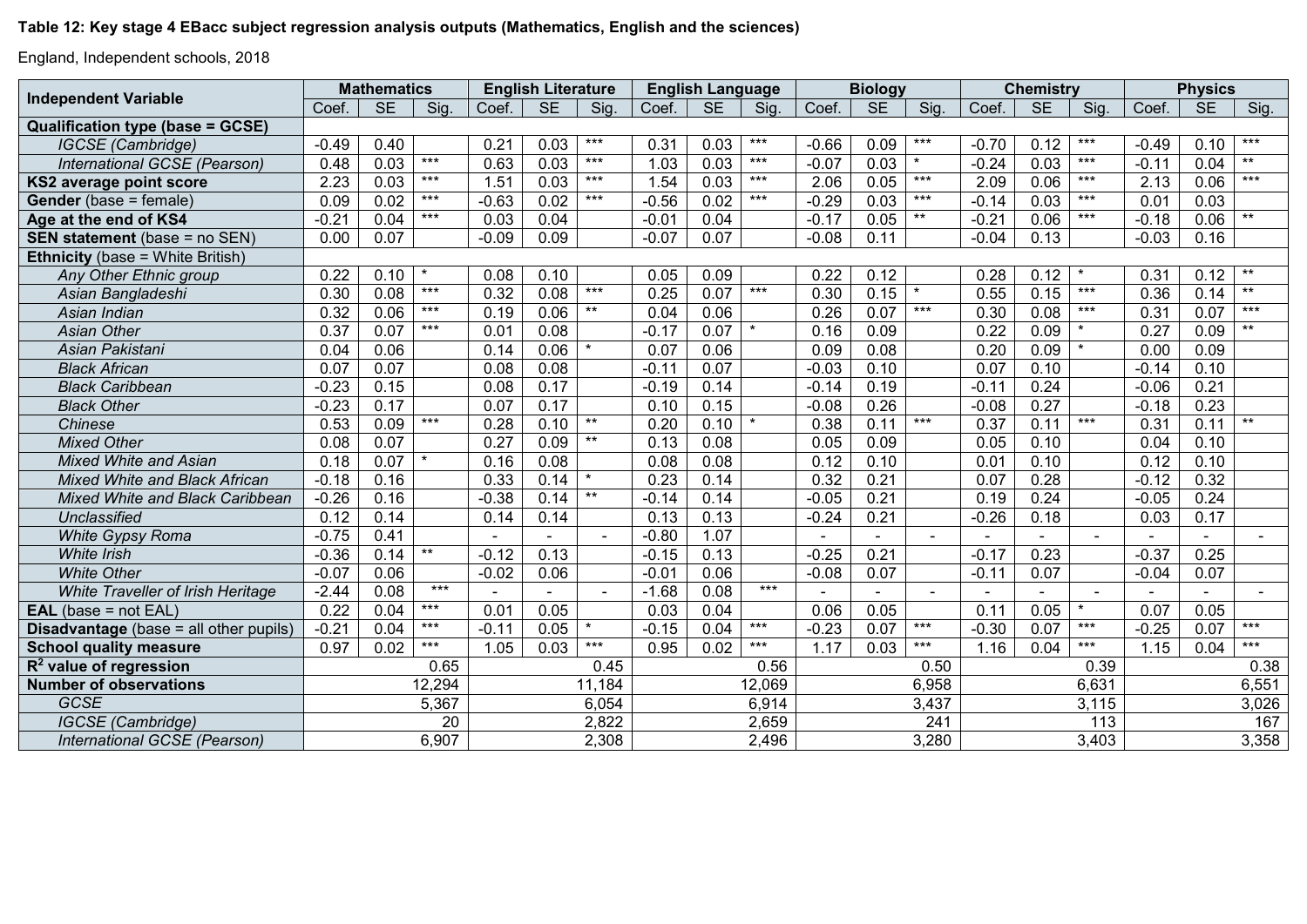#### **Table 13: Key stage 4 EBacc subject regression analysis outputs (languages and humanities)**

|                                               |         | <b>French</b> |                 |         | German    |                       |         | <b>Spanish</b> |       |         | Geography |                       | <b>History</b> |           |         |
|-----------------------------------------------|---------|---------------|-----------------|---------|-----------|-----------------------|---------|----------------|-------|---------|-----------|-----------------------|----------------|-----------|---------|
| <b>Independent Variable</b>                   | Coef.   | <b>SE</b>     | Sig.            | Coef.   | <b>SE</b> | Sig.                  | Coef.   | <b>SE</b>      | Sig.  | Coef.   | <b>SE</b> | Sig.                  | Coef.          | <b>SE</b> | Sig.    |
| <b>Qualification type (base = GCSE)</b>       |         |               |                 |         |           |                       |         |                |       |         |           |                       |                |           |         |
| IGCSE (Cambridge)                             | $-0.22$ | 0.07          | $***$           | 0.13    | 0.10      |                       | 0.04    | 0.07           |       | $-0.36$ | 0.05      | $***$                 | $-0.16$        | 0.05      | $***$   |
| International GCSE (Pearson)                  | 0.07    | 0.06          |                 | 0.52    | 0.08      | $***$                 | 0.45    | 0.06           | $***$ | $-0.05$ | 0.07      |                       | $-0.03$        | 0.05      |         |
| KS2 average point score                       | 2.12    | 0.08          | $***$           | 1.82    | 0.12      | $***$                 | 1.99    | 0.08           | $***$ | 2.06    | 0.05      | $***$                 | 1.97           | 0.05      | $***$   |
| <b>Gender</b> (base = female)                 | $-0.65$ | 0.05          | $***$           | $-0.58$ | 0.07      | $***$                 | $-0.69$ | 0.05           | $***$ | $-0.39$ | 0.03      | $\star\!\star\!\star$ | $-0.32$        | 0.04      | $***$   |
| Age at the end of KS4                         | $-0.26$ | 0.08          | $^{\star\star}$ | $-0.05$ | 0.12      |                       | $-0.18$ | 0.08           |       | $-0.11$ | 0.06      | $^{\star\star}$       | $-0.18$        | 0.06      |         |
| <b>SEN statement</b> (base = no SEN)          | 0.32    | 0.21          |                 | 0.54    | 0.30      |                       | $-0.25$ | 0.24           |       | $-0.04$ | 0.13      |                       | 0.12           | 0.13      |         |
| <b>Ethnicity</b> (base = White British)       |         |               |                 |         |           |                       |         |                |       |         |           |                       |                |           |         |
| Any Other Ethnic group                        | $-0.16$ | 0.20          |                 | 0.34    | 0.27      |                       | 0.52    | 0.27           |       | $-0.03$ | 0.15      |                       | $-0.12$        | 0.15      |         |
| Asian Bangladeshi                             | $-0.02$ | 0.30          |                 | 0.09    | 0.36      |                       | $-0.19$ | 0.30           |       | $-0.44$ | 0.17      | $^{\star\star}$       | $-0.30$        | 0.11      |         |
| Asian Indian                                  | 0.15    | 0.12          |                 | 0.29    | 0.17      |                       | 0.06    | 0.14           |       | 0.11    | 0.10      |                       | 0.07           | 0.09      |         |
| <b>Asian Other</b>                            | $-0.04$ | 0.15          |                 | 0.18    | 0.17      |                       | $-0.20$ | 0.17           |       | $-0.08$ | 0.12      |                       | $-0.21$        | 0.13      |         |
| Asian Pakistani                               | $-0.03$ | 0.13          |                 | 0.04    | 0.21      |                       | $-0.10$ | 0.15           |       | $-0.26$ | 0.10      |                       | $-0.11$        | 0.09      | $***$   |
| <b>Black African</b>                          | $-0.15$ | 0.16          |                 | 0.23    | 0.23      |                       | $-0.14$ | 0.16           |       | $-0.51$ | 0.13      |                       | 0.00           | 0.12      | $***$   |
| <b>Black Caribbean</b>                        | $-0.07$ | 0.33          |                 | $-0.44$ | 0.41      |                       | 0.26    | 0.29           |       | $-0.34$ | 0.25      |                       | $-0.62$        | 0.26      |         |
| <b>Black Other</b>                            | $-0.33$ | 0.39          |                 | $-0.62$ | 0.86      |                       | $-0.11$ | 0.45           |       | $-0.66$ | 0.23      |                       | 0.21           | 0.26      | $***$   |
| Chinese                                       | 0.11    | 0.16          |                 | 0.47    | 0.22      | $\star$               | 0.06    | 0.19           |       | 0.28    | 0.14      |                       | 0.29           | 0.13      |         |
| <b>Mixed Other</b>                            | 0.44    | 0.17          | $\star\star$    | 0.22    | 0.24      |                       | 0.11    | 0.16           |       | $-0.10$ | 0.12      |                       | 0.01           | 0.12      |         |
| <b>Mixed White and Asian</b>                  | 0.31    | 0.16          | $\star$         | 0.32    | 0.23      |                       | 0.29    | 0.14           |       | 0.06    | 0.13      |                       | 0.05           | 0.13      |         |
| Mixed White and Black African                 | 0.08    | 0.28          |                 | 1.29    | 0.73      |                       | $-0.06$ | 0.31           |       | $-0.24$ | 0.26      |                       | 0.18           | 0.23      |         |
| Mixed White and Black Caribbean               | $-0.49$ | 0.28          |                 | $-0.36$ | 0.34      |                       | $-0.34$ | 0.34           |       | $-0.04$ | 0.28      |                       | $-0.25$        | 0.32      |         |
| <b>Unclassified</b>                           | 0.30    | 0.18          |                 | 0.10    | 0.30      |                       | $-0.26$ | 0.36           |       | $-0.18$ | 0.18      |                       | 0.13           | 0.20      |         |
| White Gypsy Roma                              |         |               |                 |         |           |                       |         |                |       |         |           |                       |                |           |         |
| <b>White Irish</b>                            | $-0.26$ | 0.26          |                 | $-0.09$ | 0.38      |                       | $-0.44$ | 0.25           |       | $-0.21$ | 0.18      |                       | 0.25           | 0.18      |         |
| <b>White Other</b>                            | 0.65    | 0.10          | $***$           | 0.79    | 0.16      | $\star\!\star\!\star$ | 0.42    | 0.11           | $***$ | $-0.01$ | 0.08      |                       | 0.07           | 0.09      |         |
| White Traveller of Irish Heritage             |         |               |                 |         |           |                       |         |                |       |         |           | $\blacksquare$        |                |           |         |
| <b>EAL</b> (base = not $EAL$ )                | 0.37    | 0.08          | $***$           | 0.10    | 0.13      |                       | 0.53    | 0.09           | $***$ | $-0.15$ | 0.07      |                       | $-0.03$        | 0.07      | $\star$ |
| <b>Disadvantage</b> (base = all other pupils) | $-0.09$ | 0.12          |                 | $-0.27$ | 0.15      |                       | 0.00    | 0.11           |       | $-0.36$ | 0.08      | $***$                 | $-0.40$        | 0.07      | $***$   |
| <b>School quality measure</b>                 | 1.15    | 0.06          | $***$           | 1.10    | 0.10      | $***$                 | 1.09    | 0.07           | $***$ | 1.11    | 0.04      | ***                   | 1.19           | 0.04      | $***$   |
| $R2$ value of regression                      |         |               | 0.40            |         |           | 0.34                  |         |                | 0.39  |         |           | 0.51                  |                |           | 0.45    |
| <b>Number of observations</b>                 |         |               | 3,616           |         |           | 1,844                 |         |                | 3,693 |         |           | 5,415                 |                |           | 6,287   |
| GCSE                                          |         |               | 1,984           |         |           | 830                   |         |                | 1,924 |         |           | 4,139                 |                |           | 3,046   |
| IGCSE (Cambridge)                             |         |               | 712             |         |           | 348                   |         |                | 627   |         |           | 742                   |                |           | 1,752   |
| International GCSE (Pearson)                  |         |               | 920             |         |           | 666                   |         |                | 1,142 |         |           | 534                   |                |           | 1,489   |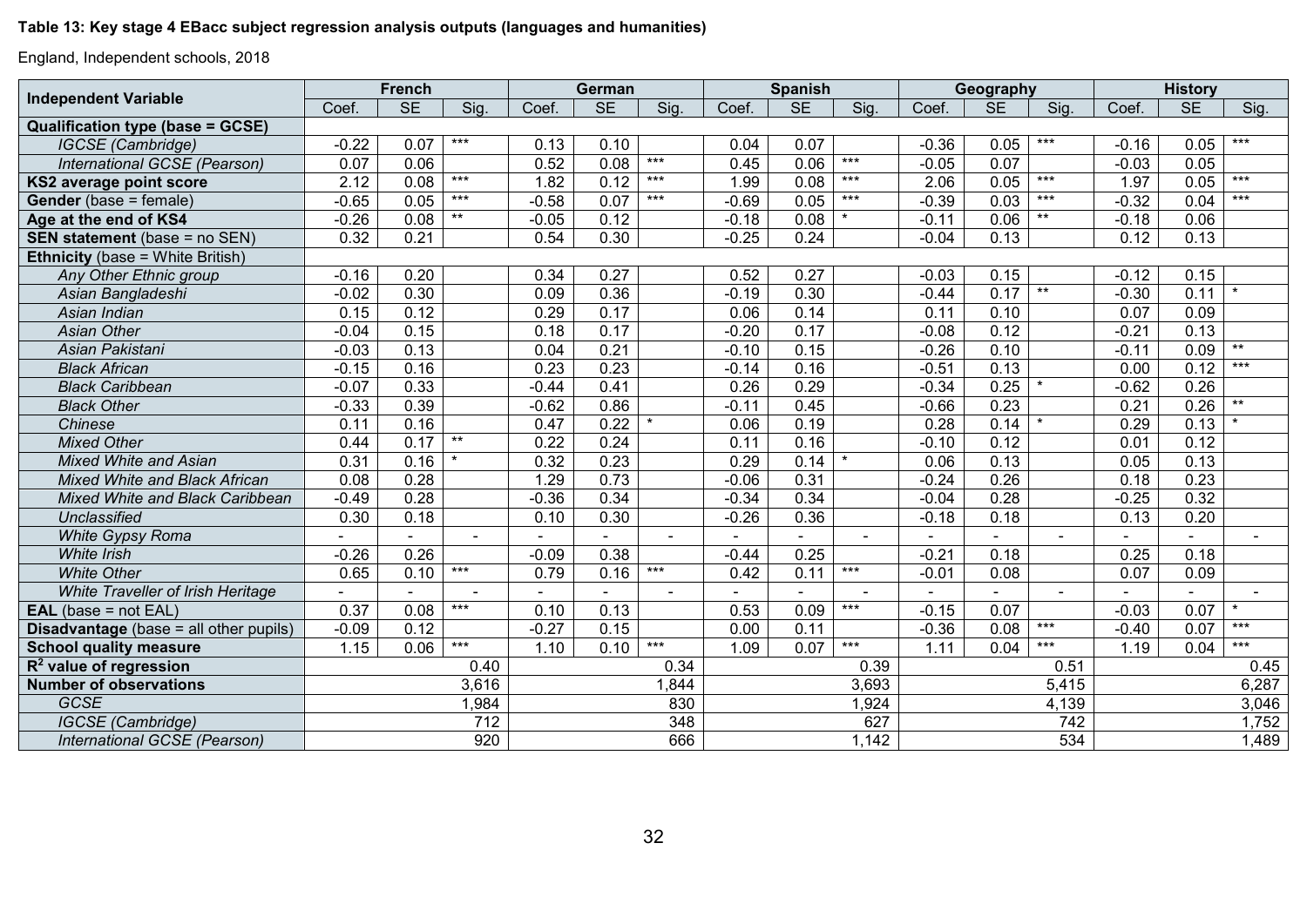#### **Table 14: A level EBacc subject regression analysis outputs (Mathematics, English and the sciences)**

England, Independent schools, 2018

| <b>Independent Variable</b>             | <b>Mathematics</b> |           |       | <b>English Literature</b> |           |       | <b>English Language</b> |           |       |         | <b>Biology</b> |       | <b>Chemistry</b> |           |       | <b>Physics</b> |           |       |  |
|-----------------------------------------|--------------------|-----------|-------|---------------------------|-----------|-------|-------------------------|-----------|-------|---------|----------------|-------|------------------|-----------|-------|----------------|-----------|-------|--|
|                                         | Coef.              | <b>SE</b> | Sig.  | Coef.                     | <b>SE</b> | Sig.  | Coef.                   | <b>SE</b> | Sig.  | Coef.   | <b>SE</b>      | Sig.  | Coef             | <b>SE</b> | Sig.  | Coef           | <b>SE</b> | Sig.  |  |
| <b>Qualification type (base = GCSE)</b> |                    |           |       |                           |           |       |                         |           |       |         |                |       |                  |           |       |                |           |       |  |
| IGCSE (Cambridge)                       | 6.84               | 1.51      | $***$ | $-1.94$                   | 0.33      | $***$ | $-3.39$                 | 0.84      | $***$ | $-2.64$ | 0.78           | $***$ | $-0.39$          | 0.86      |       | 2.10           | 0.87      |       |  |
| International GCSE (Pearson)            | $-3.58$            | 0.23      | $***$ | $-1.53$                   | 0.38      | $***$ | $-3.52$                 | 0.90      | $***$ | $-4.36$ | 0.31           | $***$ | $-1.99$          | 0.32      | $***$ | $-2.84$        | 0.44      | $***$ |  |
| <b>School quality measure</b>           | .26                | 0.04      | $***$ | .35                       | 0.05      | $***$ | .09                     | 0.09      | $***$ | .14     | 0.06           | $***$ | .20              | 0.05      | $***$ | 1.42           | 0.07      | $***$ |  |
| <b>KS4 point score</b>                  | 8.52               | 0.17      | $***$ | 4.71                      | 0.12      | $***$ | 3.93                    | 0.28      | $***$ | 7.79    | 0.15           | $***$ | 7.34             | 0.20      | $***$ | 8.05           | 0.26      | $***$ |  |
| $R2$ value of regression                |                    |           | 0.35  | 0.38                      |           |       | 0.37                    |           |       | 0.46    |                |       | 0.39             |           |       | 0.40           |           |       |  |
| <b>Number of observations</b>           | 11,962             |           |       | 4,969                     |           |       |                         | 718       |       |         | 4,989          |       |                  | 5,410     |       |                | 3,812     |       |  |
| <b>GCSE</b>                             | 3,941              |           |       |                           |           | .762  |                         |           | 246   | 2,008   |                |       | .821             |           |       | 1,135          |           |       |  |
| IGCSE (Cambridge)                       | 70                 |           |       | 2,091                     |           |       | 245                     |           |       | 221     |                |       | 173              |           |       | 152            |           |       |  |
| International GCSE (Pearson)            |                    |           | 7,951 | .116                      |           |       | 227                     |           |       | 2,760   |                |       | 3,416            |           |       | 2,525          |           |       |  |

#### **Table 15: A level EBacc subject regression analysis outputs (languages and humanities)**

| <b>Independent Variable</b>             | <b>French</b> |           |       | German  |           |       |         | <b>Spanish</b> |                 |         | Geography |       | <b>History</b> |           |       |
|-----------------------------------------|---------------|-----------|-------|---------|-----------|-------|---------|----------------|-----------------|---------|-----------|-------|----------------|-----------|-------|
|                                         | Coef.         | <b>SE</b> | Sig.  | Coef    | <b>SE</b> | Sig.  | Coef.   | <b>SE</b>      | Sig.            | Coef.   | <b>SE</b> | Sig.  | Coef.          | <b>SE</b> | Sig.  |
| <b>Qualification type (base = GCSE)</b> |               |           |       |         |           |       |         |                |                 |         |           |       |                |           |       |
| IGCSE (Cambridge)                       | $-1.4$        | 0.61      |       | $-2.2$  | . 24      |       | $-0.85$ | 0.65           |                 | $-2.21$ | 0.63      | $***$ | $-1.99$        | 0.34      | $***$ |
| International GCSE (Pearson)            | $-0.81$       | 0.63      |       | $-2.41$ | 1.09      |       | $-0.93$ | 0.57           |                 | $-2.18$ | 0.53      | $***$ | $-0.63$        | 0.3       |       |
| <b>School quality measure</b>           | .23           | 0.10      | $***$ | 0.06    | 0.17      | $***$ | 1.42    | 0.09           | $***$           | 1.15    | 0.05      | $***$ | 1.09           | 0.05      | $***$ |
| <b>KS4 point score</b>                  | 7.21          | 0.33      | $***$ | 9.02    | 0.57      | $***$ | 7.05    | 0.31           | $***$           | 4.87    | 0.11      | $***$ | 4.39           | 0.11      | $***$ |
| $R2$ value of regression                |               |           | 0.38  |         |           | 0.49  |         |                | 0.43            |         |           | 0.46  |                |           | 0.38  |
| <b>Number of observations</b>           | 1,523         |           |       | 415     |           |       |         |                | 1,524           |         |           | 3,900 | 5,516          |           |       |
| <b>GCSE</b>                             | 701           |           |       |         |           | 178   |         |                | 71 <sup>′</sup> | 3,322   |           |       | 3,236          |           |       |
| IGCSE (Cambridge)                       | 394           |           |       | 90      |           |       | 336     |                |                 | 237     |           |       | 987            |           |       |
| International GCSE (Pearson)            |               |           | 428   |         |           | 147   |         |                | 477             |         |           | 341   | ,293           |           |       |